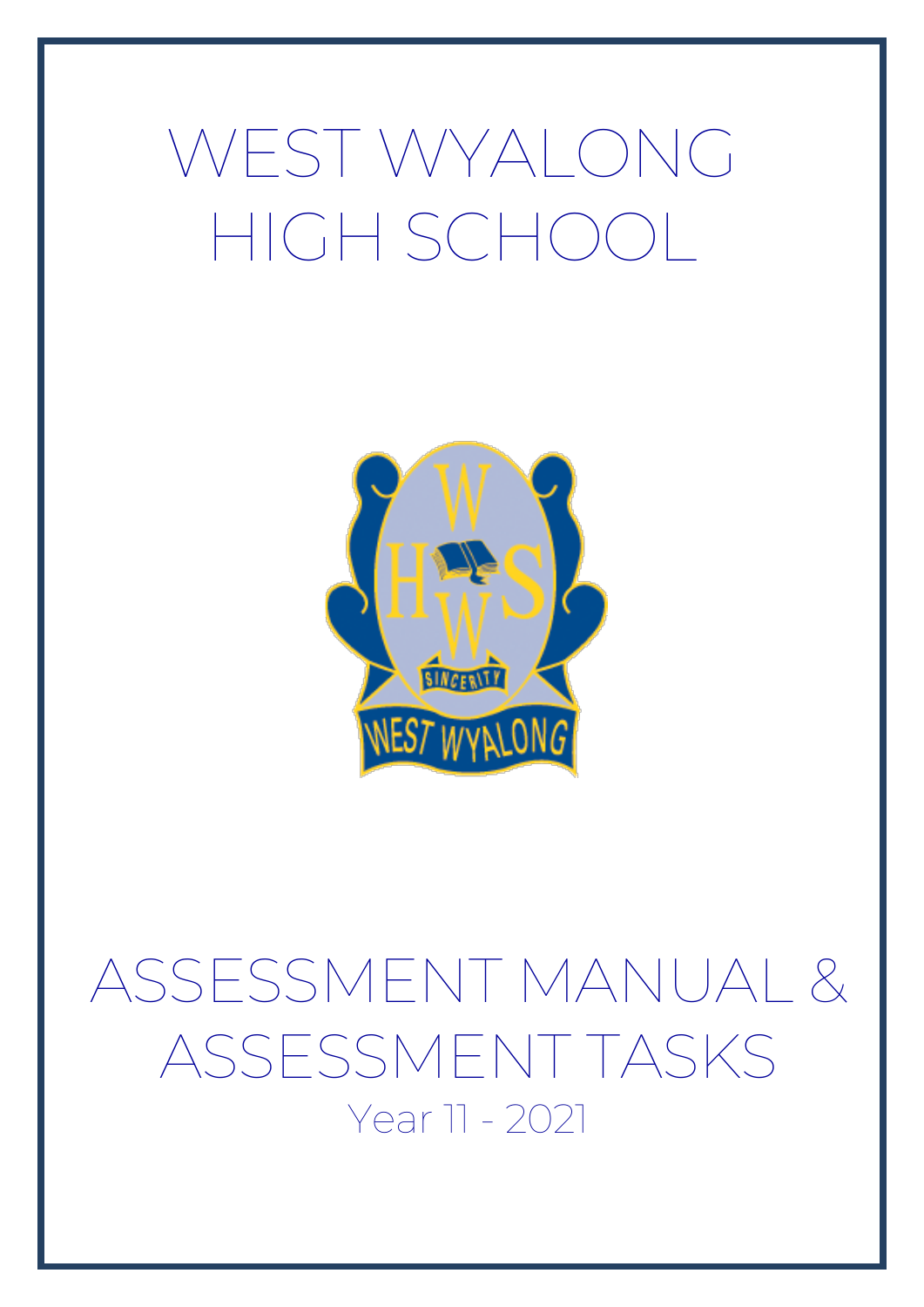Last Updated: February 2021

WEST WYALONG HIGH SCHOOL 30 DUMARESQ STREET WEST WYALONG NSW 2671

**TELEPHONE:** 02 69722700 **FAX:** 02 69722236 **EMAIL:** [westwyalon-h.school@det.nsw.edu.au](mailto:westwyalon-h.school@det.nsw.edu.au) **FACEBOOK:** @westwyalonghs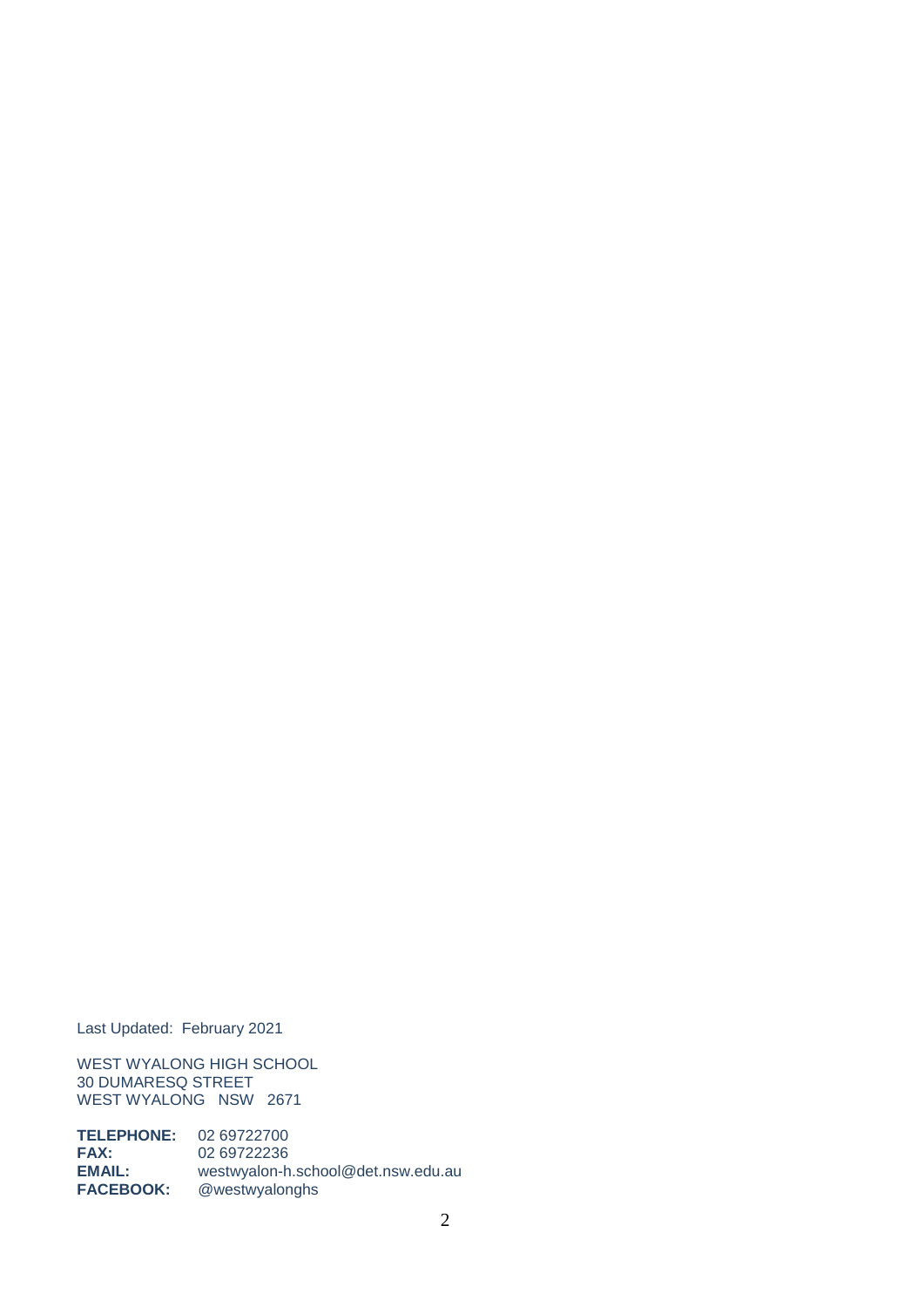### **Contents**

| 1.  |                                                                         |  |
|-----|-------------------------------------------------------------------------|--|
| 2.  |                                                                         |  |
| 3.  |                                                                         |  |
| 4.  |                                                                         |  |
| 5.  |                                                                         |  |
| 6.  |                                                                         |  |
| 7.  |                                                                         |  |
| 8.  |                                                                         |  |
| 9.  |                                                                         |  |
| 10. |                                                                         |  |
| 11. |                                                                         |  |
| 12. | Application for illness or misadventure - What happens when the form is |  |
|     |                                                                         |  |
| 13. |                                                                         |  |
| 14. |                                                                         |  |
| 15. | Missing a re-negotiated date for a missed task or extension of time  10 |  |
| 16. |                                                                         |  |
| 17. |                                                                         |  |
| 18. | Tasks or due dates missed without an acceptable reason 11               |  |
| 19. |                                                                         |  |
| 20. |                                                                         |  |
| 21. |                                                                         |  |
| 22. |                                                                         |  |
| 23. |                                                                         |  |
| 24. |                                                                         |  |
|     |                                                                         |  |
|     |                                                                         |  |
|     |                                                                         |  |
|     |                                                                         |  |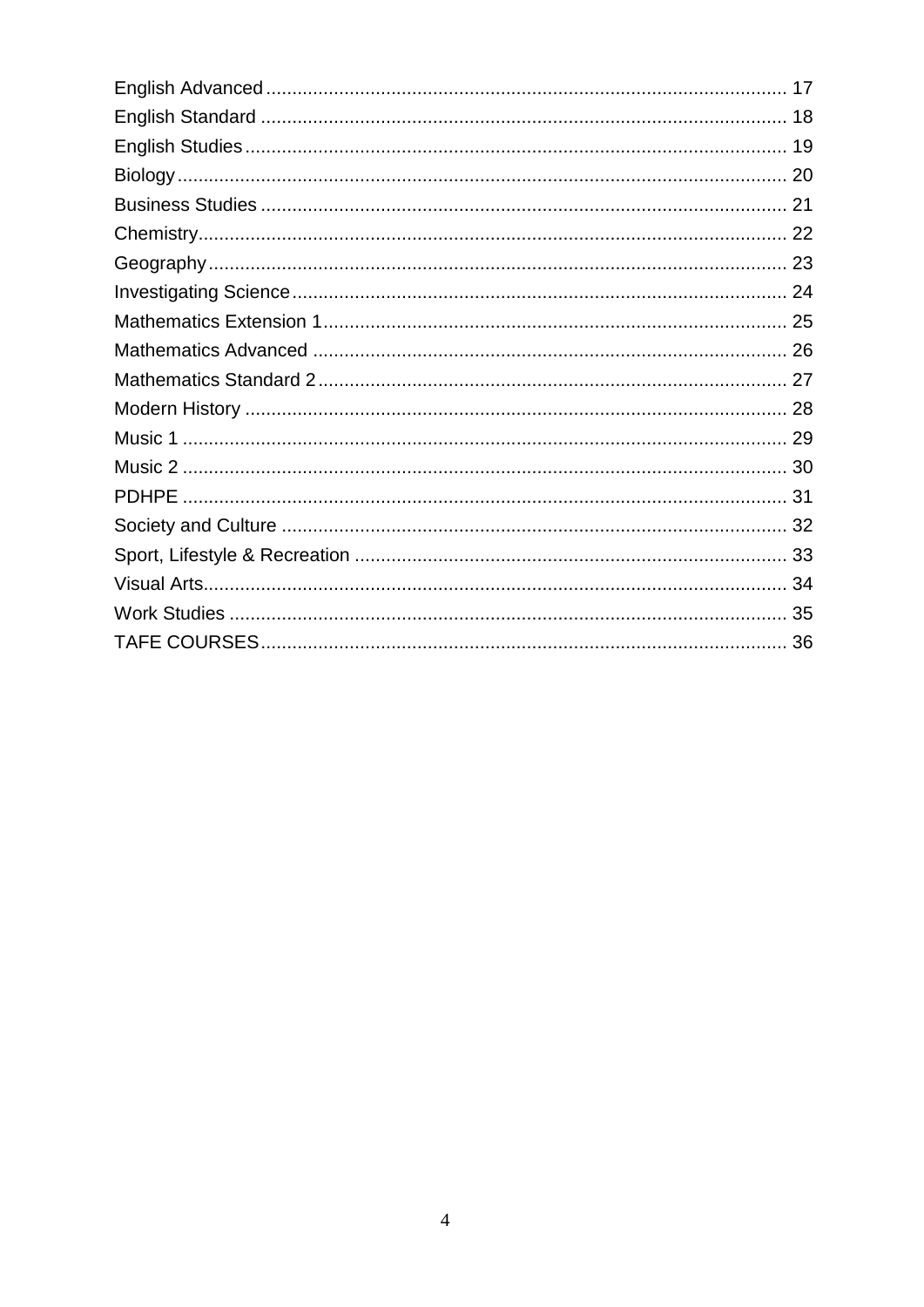### **HIGHER SCHOOL CERTIFICATE STUDIES**

### <span id="page-4-1"></span><span id="page-4-0"></span>**THE CERTIFICATE**

The NSW Education Standards Authority (NESA) is a Statutory Board which awards students completing Year 12 the Higher School Certificate. To be eligible for this award, students must comply with the entry requirements, course restrictions and the rules and regulations set down by the NESA. These rules and regulations also cover Year 11 which must be successfully completed.

### <span id="page-4-2"></span>**SOME SCHOOL AND NESA REQUIREMENTS**

It is expected that:

- *a. the student's attendance, conduct and progress will be satisfactory*
- *b. the student will study appropriate courses as approved by the NESA,*
- *c. the student will complete the requirements of each course including any necessary oral, aural, practical or field work,*
- *d. the student will have performed all tasks required as part of the assessments program, and*
- *e. the student will sit for any examination set as part of the course and will sit for the Higher School Certificate examination in Year 12.*

### <span id="page-4-3"></span>**ASSESSMENTS**

The School is required to provide to NESA an assessment of student achievements for each course presented both in the Year 11 and HSC year. It is emphasised that the HSC assessment is a measure of actual achievement during the year of preparation for the Higher School Certificate examination, not a prediction or estimate of performance.

### <span id="page-4-4"></span>**THE PURPOSE OF ASSESSMENT**

Assessments are intended to provide an indication of a student's attainment which is based on:

- *- a wider coverage of the syllabus than can be measured by the external examination, and*
- *- measures and observations obtained through the course rather than at a single examination.*

### <span id="page-4-5"></span>**THE SCHOOLS' RESPONSIBILITIES**

In accordance with NESA requirements, this school has developed an Assessment Programme for each course in both the Year 11 and HSC year. We have -

- *• Identified the student tasks which best measure the components*
- *• Specified weightings to be applied to each of the tasks to maintain the relative importance of each component*
- *• Scheduled the various tasks throughout the course*
- *• Prepared information for students, setting out the requirements of each course, and*
- *• Undertaken to keep records of the student's performance on each task and provide information to the students on their progress.*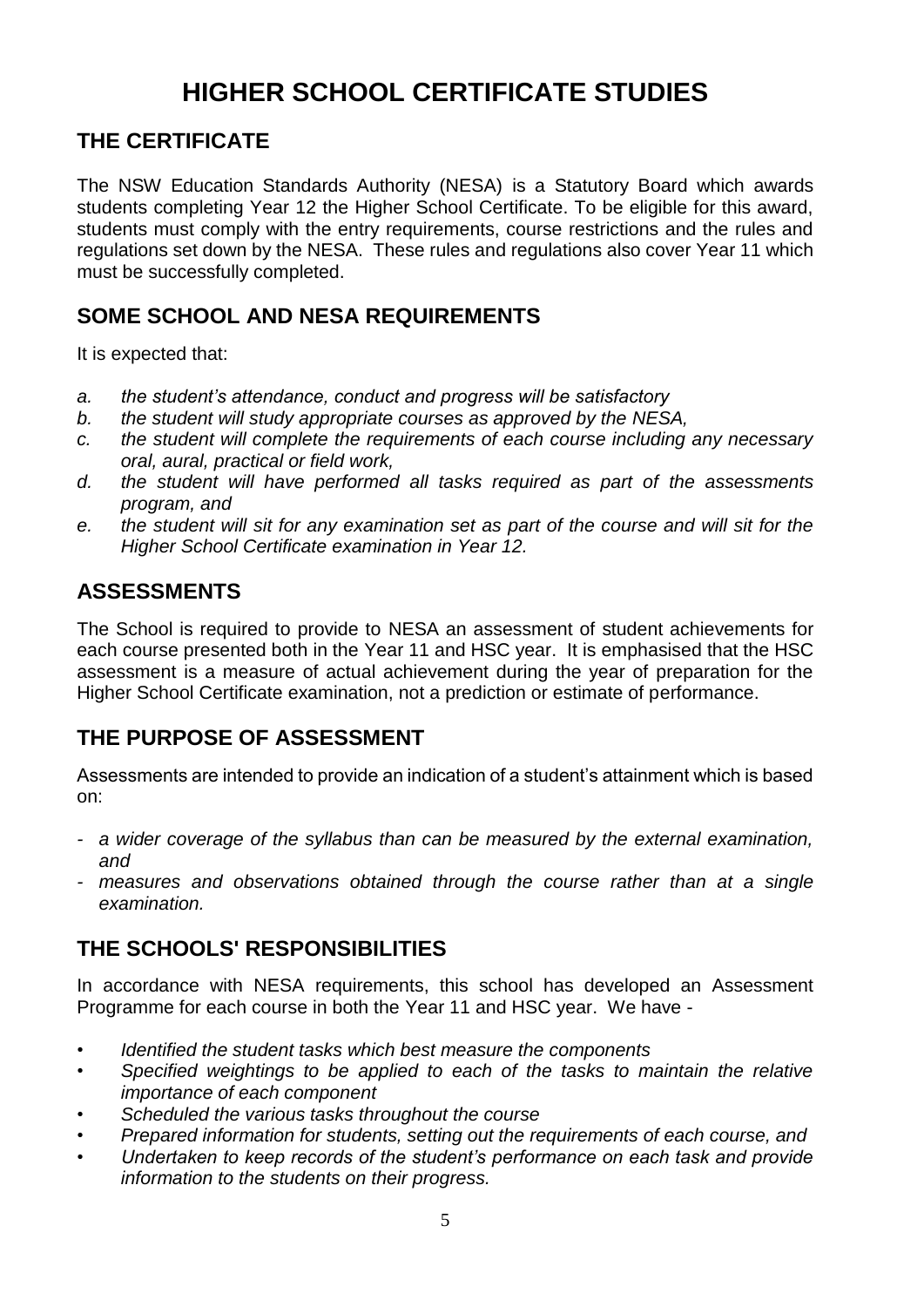### <span id="page-5-0"></span>**REPORTING RESULTS**

During the course, the school will provide information to students which will show their achievements relative to each other. **This will occur in the form of school reports.**

In the HSC year, the final assessment mark will be moderated by NESA to ensure that students are not advantaged or disadvantaged by the pattern of marks used by the school. The school's judgement of the order of merit of its students and the relative differences between them will be retained by this process.

### <span id="page-5-1"></span>**RESPONSIBILITY FOR SCHOOL ASSESSMENT**

The school executive is responsible for collating subject assessment programs, drawing up assessment task timetables, considering illness and misadventure appeals and dealing with any problems related to assessment tasks.

### *THE PRINCIPAL IS THE FINAL ARBITER IN ALL ASSESSMENT MATTERS.*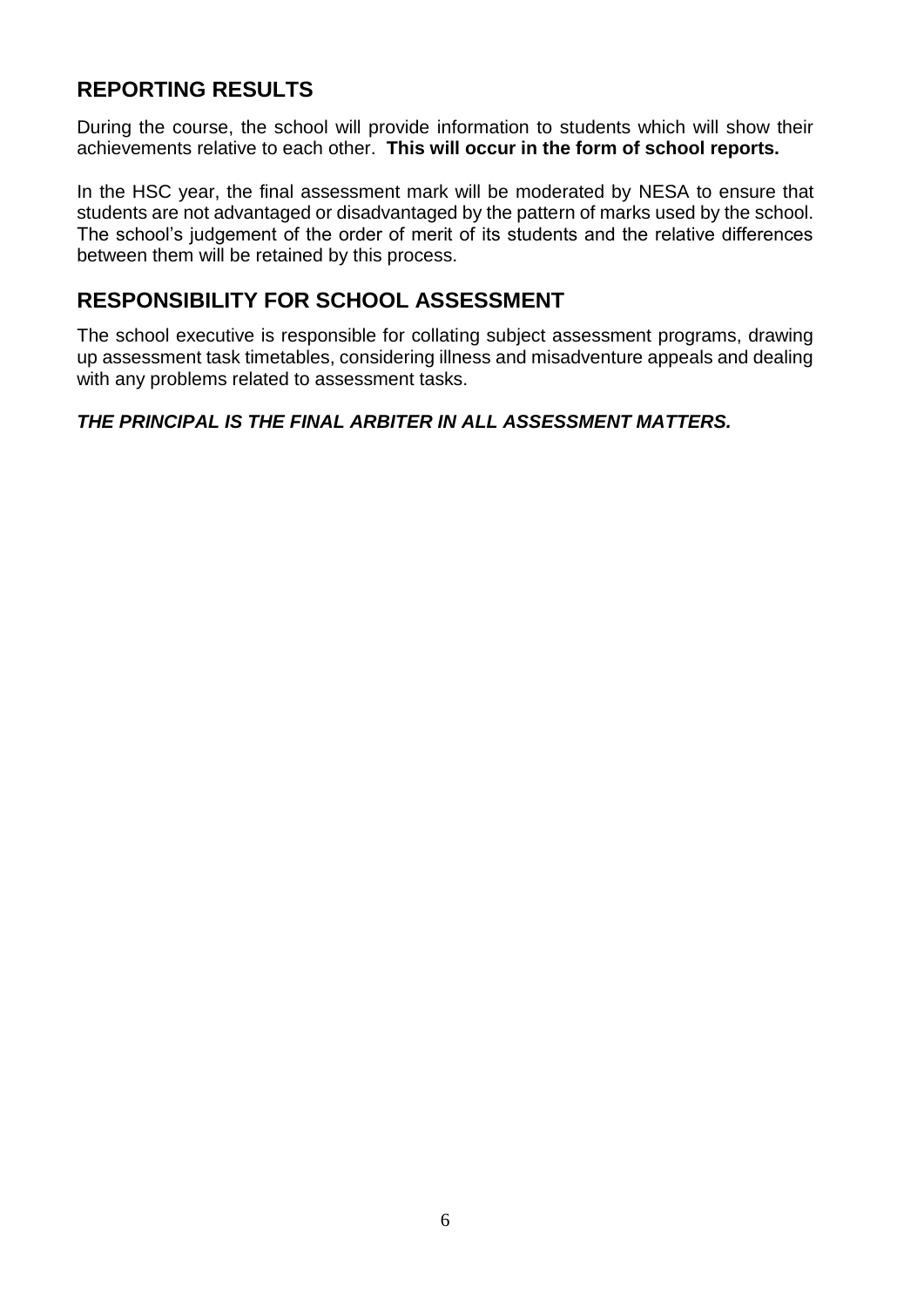### **SENIOR ASSESSMENT POLICY**

### <span id="page-6-1"></span><span id="page-6-0"></span>**1. Rationale**

This policy aims to provide a **fair system for all students.** It is designed to:

- assist students who would otherwise be disadvantaged by illness or misadventure.
- ensure that students cannot gain special consideration where this is not warranted.
- ensure that all appeals are dealt with fairly and consistently.
- promote and protect the best interest of all students.

It should be noted that, while students with genuine health problems will be given due consideration, the decision of the School Executive is final. The upholding of an Appeal must not be assumed.

### <span id="page-6-2"></span>**2. Student Responsibilities**

A comprehensive assessment program with details of compulsory tasks and examinations is provided for each student at the beginning of both the Year 11 and HSC courses. Some tasks will be performed at school. Others will be submitted as hand-in tasks. NB: The HSC Assessment program provides students with 50% of their final HSC mark.

Students are required to:

- sit for tasks **at the time** specified on the assessment program.
- hand in tasks to the front office **by 12.35pm** on the designated date.
- follow the correct procedures if a due date is missed or an extension or special consideration is requested.

### <span id="page-6-3"></span>**3. Teacher Responsibilities**

- Notify students 2 weeks in advance of assessment tasks due date.
- Assessment task to be handed back 2 weeks after the date of submission.

### <span id="page-6-4"></span>**4. General rules when applying for misadventure**

- A Senior Assessment Appeal form must be collected from the Head Teacher on the day of return from absence when a task or due date has been missed. (If the Head Teacher is absent, see the Deputy Principal).
- The Appeal form must be fully completed and be accompanied by a medical certificate (in cases of illness) or other supporting documentation (in cases of misadventure).
- An Appeal form must be lodged with the Appropriate Head Teacher **within 2 days** of return to school after a task or the due date for a hand-in task has been missed, or where special consideration is sought.
- Any Appeal lodged after this time will **NOT** be accepted.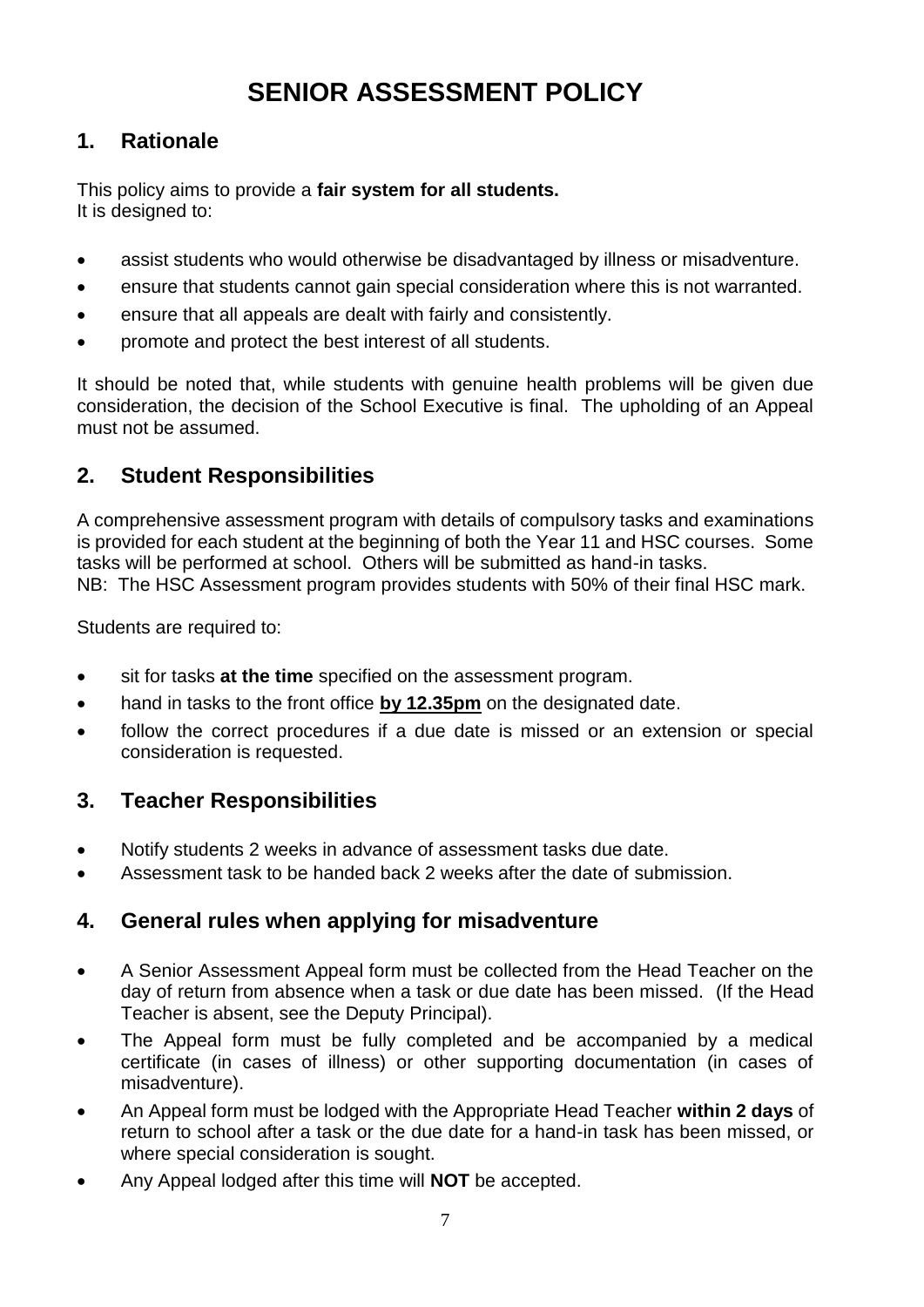**No** appeal application will normally be accepted after a task has been marked and returned.

### <span id="page-7-0"></span>**5. Absence due to illness on the day of a Task**

If you are absent on the day of a task due to illness, you are required to:

- **Telephone the school** to let the Deputy or Head Teacher know of your absence
- **Obtain a medical certificate** for the time you are away (Section 5)
- on the day of your return to school collect a **Senior Assessment Appeal Form** from the head teacher
- complete the form and return it immediately to the Head Teacher for his/her comments
- submit the completed form with the medical certificate **within 2 days** to the Appropriate Head Teacher.

**Important**: Appeals lodged **after 2 days** of return to school will normally not be considered and **0** marks will be awarded for the task.

If there is any reason preventing you from completing the form within this time, you must see the Appropriate Head Teacher as soon as possible, but within the 2 days.

Under normal circumstances, you will be expected to sit the missed task (or a substitute task) as soon as possible after your return to school. In the case of serious illness or extended absence, especially where several tasks have been missed, the new dates may be negotiated.

### <span id="page-7-1"></span>**6. Medical certificates**

A medical certificate must be submitted for any claim of illness as cause for absence from a task. Medical certificates should cover the **entire period** of the student's absence, not just the day of a task.

### <span id="page-7-2"></span>**7. Illness at school on the day of a Task**

If you become ill while at school before the commencement of a task, you should:

- inform the appropriate Head Teacher.
- collect a Senior Assessment Appeal Form from the head teacher
- obtain permission to go home if you are too sick to do the task. *You must also obtain a medical certificate from your doctor to present with your Appeal form*.
- on the day of your return, take the form immediately to the Head Teacher for his/her comments
- submit the completed form with the medical certificate **within 2 days** of your return to the Appropriate Head Teacher.

**Note:** If you decide to do the task, no allowance can usually be made and you must accept the mark you receive.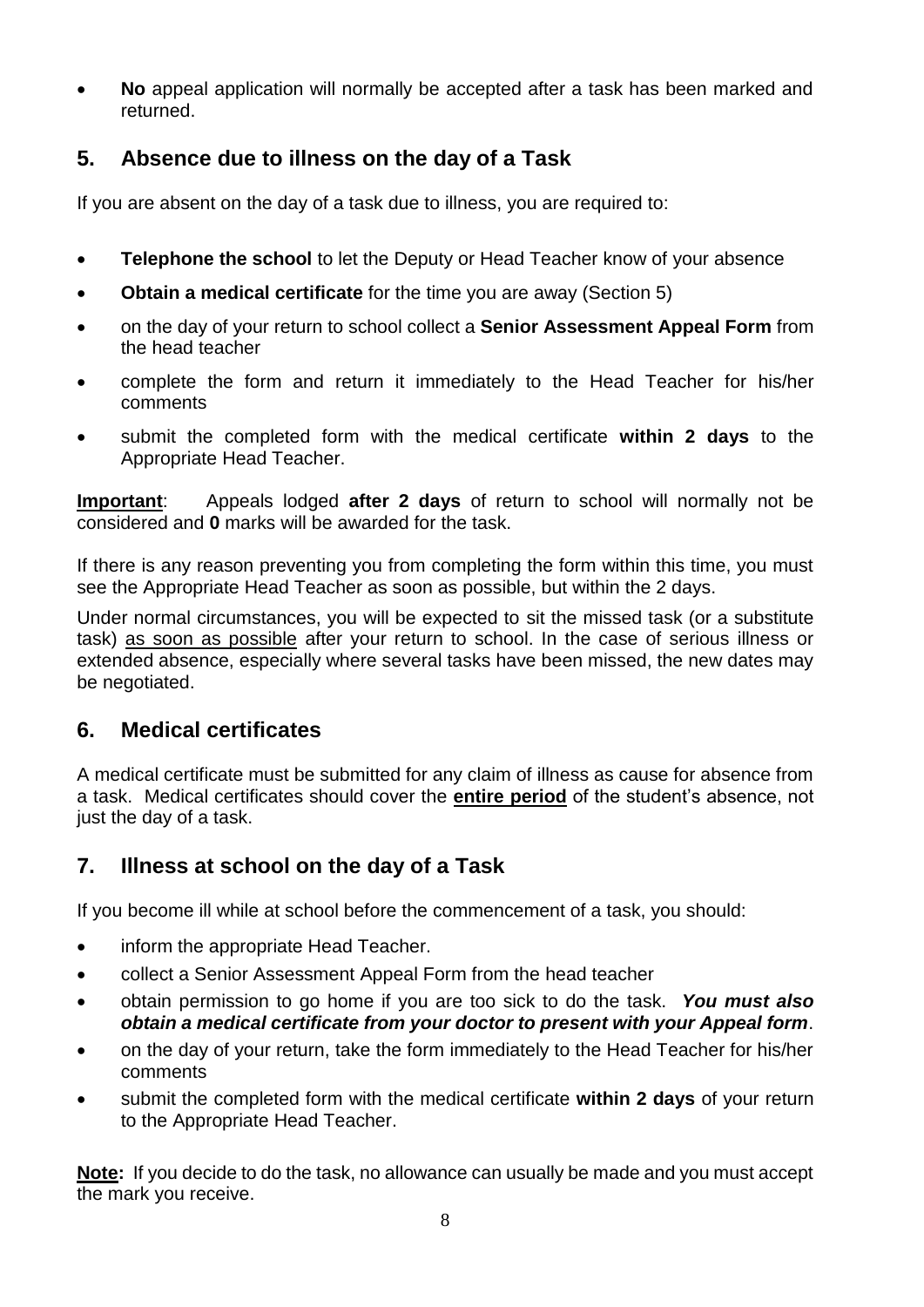Appeals lodged **after 2 days** of return to school will not be considered and **0** marks will be awarded for the task.

If there is any reason preventing you from completing the form within this time, you must see the Appropriate Head Teacher as soon as possible, but within the 2 days.

### <span id="page-8-0"></span>**8. Illness during a Task**

- In the unlikely event that you are taken ill during a task, you must notify the supervising teacher **immediately.**
- Students who are sick during a task may apply for consideration using a Senior Assessment Appeal Form.
- An appeal of this nature will only be upheld in the most exceptional circumstances.

### <span id="page-8-1"></span>**9. Absence from a Task with prior Approved Leave**

If you know you will miss a task or the deadline for a hand-in task because you will be absent from school on approved leave, you are required to:

- have your absence approved by the Principal or Deputy Principal **in advance**
- consult with the Head Teacher of the subject involved **in advance**
- negotiate a new date for the task. This will usually be before the date scheduled for the task.
- submit an Assessment Appeal to the Deputy Principal or Principal in advance of the absence. You should supply all the necessary details, including a letter from your parent or guardian and a medical certificate where appropriate.

*Note: Approved leave is not automatic and will only be granted for substantial reasons.* 

### <span id="page-8-2"></span>**10. Absence on the day of a Task for reasons other than illness**

If you are absent from a task because of misadventure or a personal matter you must follow the same procedure as for absence due to illness:

- telephone the school to let the Deputy or Head Teacher know of your absence
- on the day of your return to school collect a Senior Assessment Appeal Form
- attach a letter of explanation from your parent or guardian. However, if the matter is confidential, you should refer this to the Deputy Principal or Principal, who can verify your appeal. In this instance, no other details are necessary on the form itself.
- submit the completed form with any supporting documentation **within 2 days** to the Deputy Principal or Principal.

**Important:** Appeals lodged **after 2 days** of return to school will not be considered and **0** marks will be awarded for the task.

If there is any reason preventing you from completing the form within this time, you must see the Appropriate Head Teacher as soon as possible but, within the 2 days.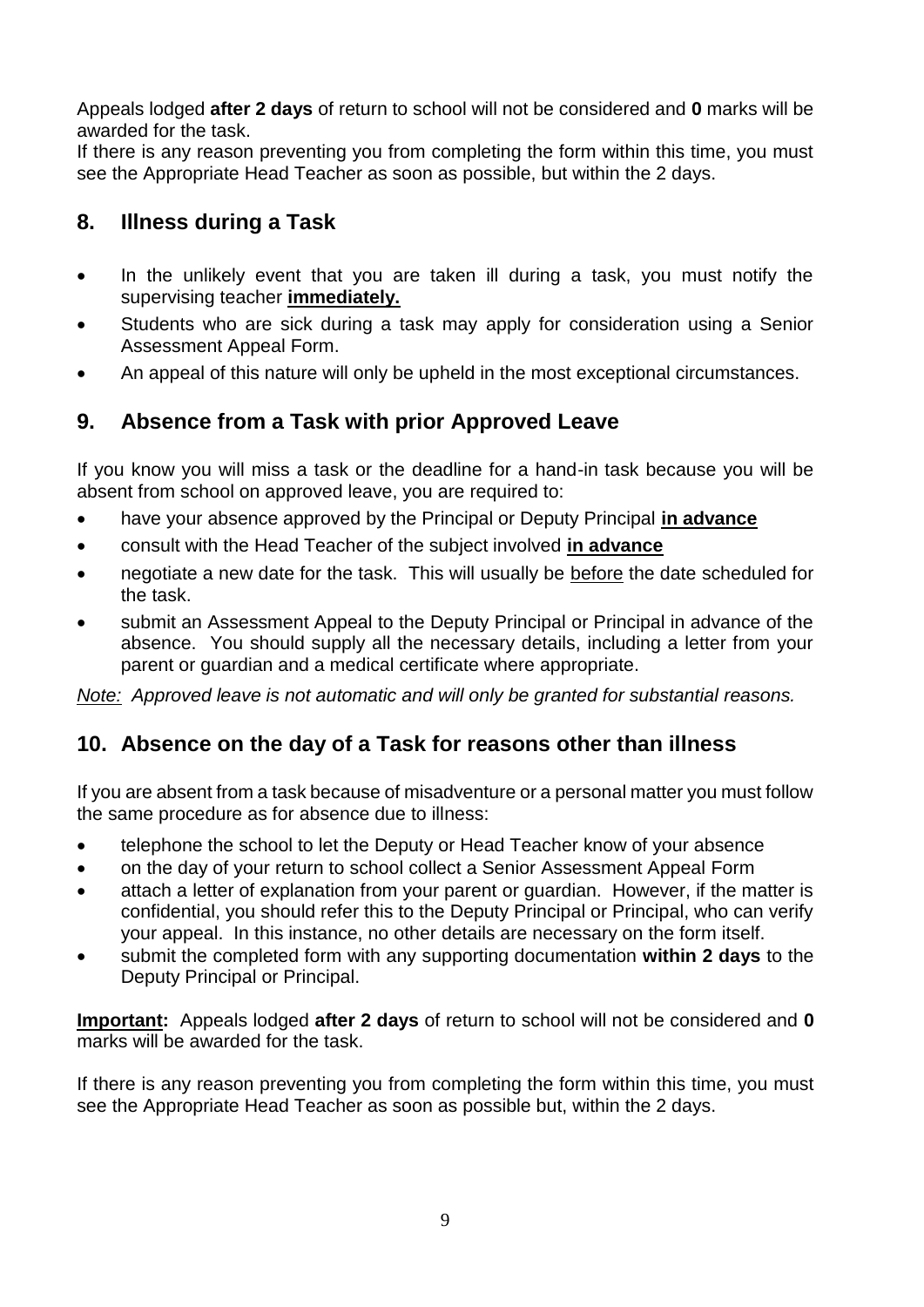### <span id="page-9-0"></span>**11. Submission of Hand in Tasks**

All assessment tasks done outside of class time are to be handed in, **with completed cover sheet**, to the clerical assistants at the school office before **12.35pm** on the day it is due. Each task will be receipted by the clerical assistants by being recorded with a submission time and date. A copy of the required cover sheet is provided in this booklet.

Note: Students who know in advance that they will be absent on the day a hand-in task is due, **MUST** submit their work before the due date. Therefore, holidays, tests for driver's licences etc. are not valid reasons for the late submission of a task.

### <span id="page-9-1"></span>**12. Application for illness or misadventure – What happens when the form is submitted?**

When you lodge your Appeal, you are **requesting** consideration of your special circumstances.

Your application will be considered by the faculty Head Teacher and Deputy Principal If necessary, it will be referred to the School Executive. It is **NOT** automatic that your appeal will be accepted. You should contact the appropriate Head Teacher if you have any queries regarding your appeal.

### <span id="page-9-2"></span>**13. Alternative tasks or procedures**

Students should be aware that when they miss a task they **cannot be guaranteed** the mark they might have obtained by doing the task on the specified date.

If an appeal is upheld for a missed task, the **Head Teacher** may:

- authorise the task to be given as soon after the student's return to school as is reasonable and practicable
- authorise an alternative task to be given as soon after the student's return to school as is reasonable and practicable
- grant an extension of time (in the case of a hand-in task)
- determine an alternative procedure, in consultation with the school executive. Often an estimated mark will be calculated statistically at the end of the assessment period.

### <span id="page-9-3"></span>**14. When an Alternative Task cannot be given**

If an alternative task cannot be given after the Appeal for a Missed Assessment Task has been upheld, a mark will be allocated**.** This is usually calculated mathematically at the end of the course.

### <span id="page-9-4"></span>**15. Missing a re-negotiated date for a missed task or extension of time**

A renegotiated date is a firm undertaking to complete the missed task or submit the handin task at that time. Students who do not comply with this must submit another Appeal form, which will be considered on its merits as a new Appeal.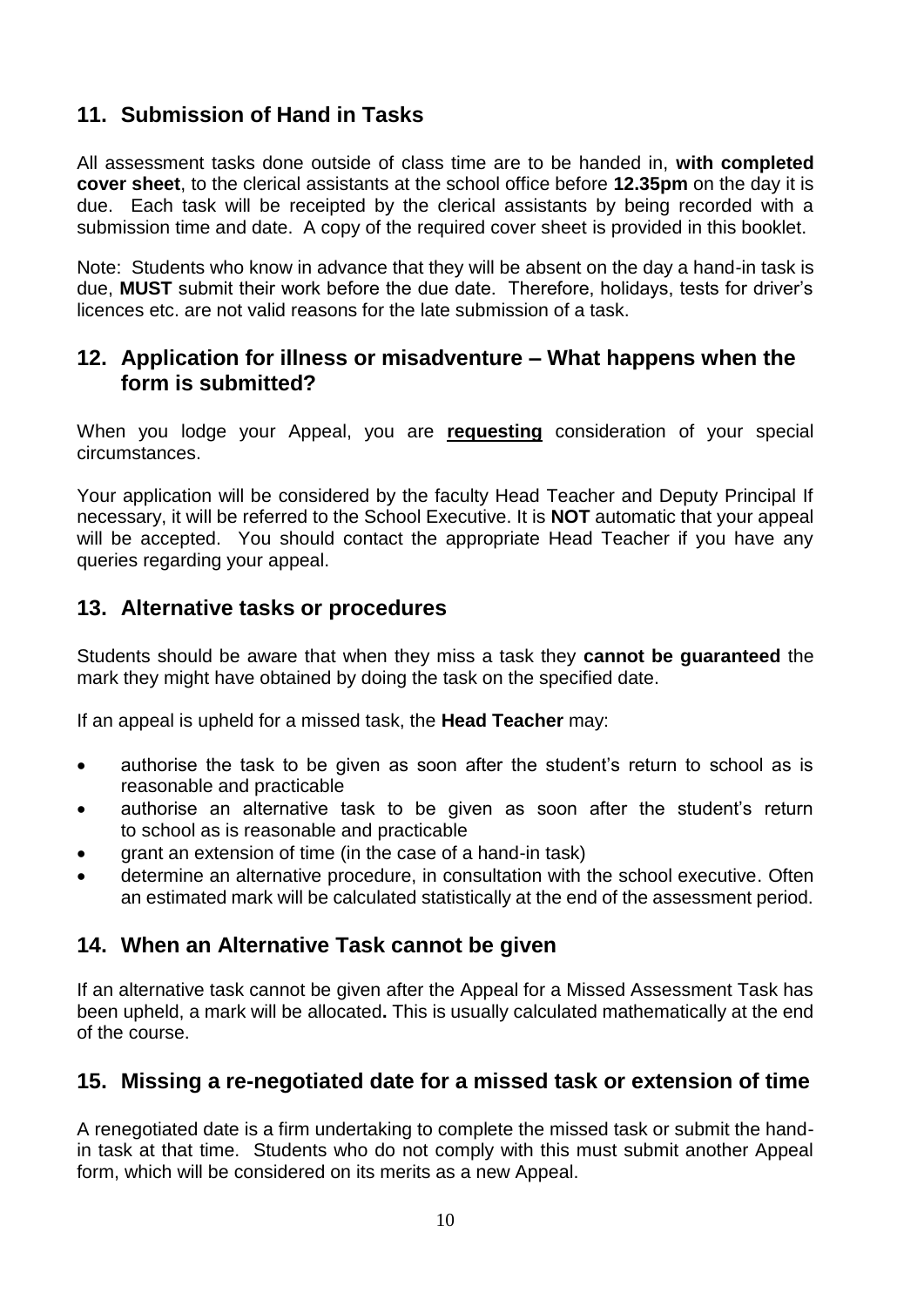### <span id="page-10-0"></span>**16. Problems with computers**

- It is every student's responsibility to ensure that work prepared on a computer is regularly backed up and saved either onto a hard copy or a drive, so work is not lost.
- If your computer or printer malfunctions and you cannot print the final version of your work, you are required to submit the file or working drafts printed during the preparation of the task.
- Students are advised to keep:
	- at least one back-up of work required for an HSC task.
	- copies of all printed drafts made during the progress of the assignment.
- The printing of assignments should not be left to the last minute**. "Computer problems" will NOT be accepted as grounds for an appeal for an extension of time.**

### <span id="page-10-1"></span>**17. Assessment Tasks and Excursions**

Timetabled assessment tasks must take precedence over all other school activities. Students are required to sit for the assessment task or submit a hand-in task as scheduled. No allowance will be made for students who attend an excursion for another subject instead of fulfilling their HSC Assessment obligations on the given date.

### <span id="page-10-2"></span>**18. Tasks or due dates missed without an acceptable reason**

If a student misses a task or does not submit work by the due date and an Appeal is not upheld (or not submitted) a mark of zero will be recorded for the task.

Note: Students who know in advance that they will be absent on the day a hand-in task is due, **MUST** submit their work before the due date. Therefore, holidays, tests for driver's licences, sporting trips etc. are not valid reasons for the late submission of a task.

### <span id="page-10-3"></span>**19. Award of Zero for 50% of the Assessment Mark in a subject**

If a student is awarded 0 marks for the equivalent of 50% of the total assessment mark for a subject, because these tasks have been missed, the Principal cannot certify that the course has been satisfactorily studied.

Should this be a Year 11 course it will mean the student cannot follow on with the study of this course and also may mean there have not been sufficient units studies to qualify for a HSC. In the case of a HSC course, the course will not be included in HSC results. This may mean that the student will not be eligible for the award of a Higher School Certificate, as a minimum of 10 units must be satisfactorily presented.

### <span id="page-10-4"></span>**20. The Trial/Yearly Examinations**

The Trial/Yearly Examinations are part of the HSC Assessment Task Program and exactly the same rules and regulations apply as for the other HSC Assessment tasks. An Appeal form must be submitted to the Appropriate Head Teacher by any student missing a task or requiring special consideration.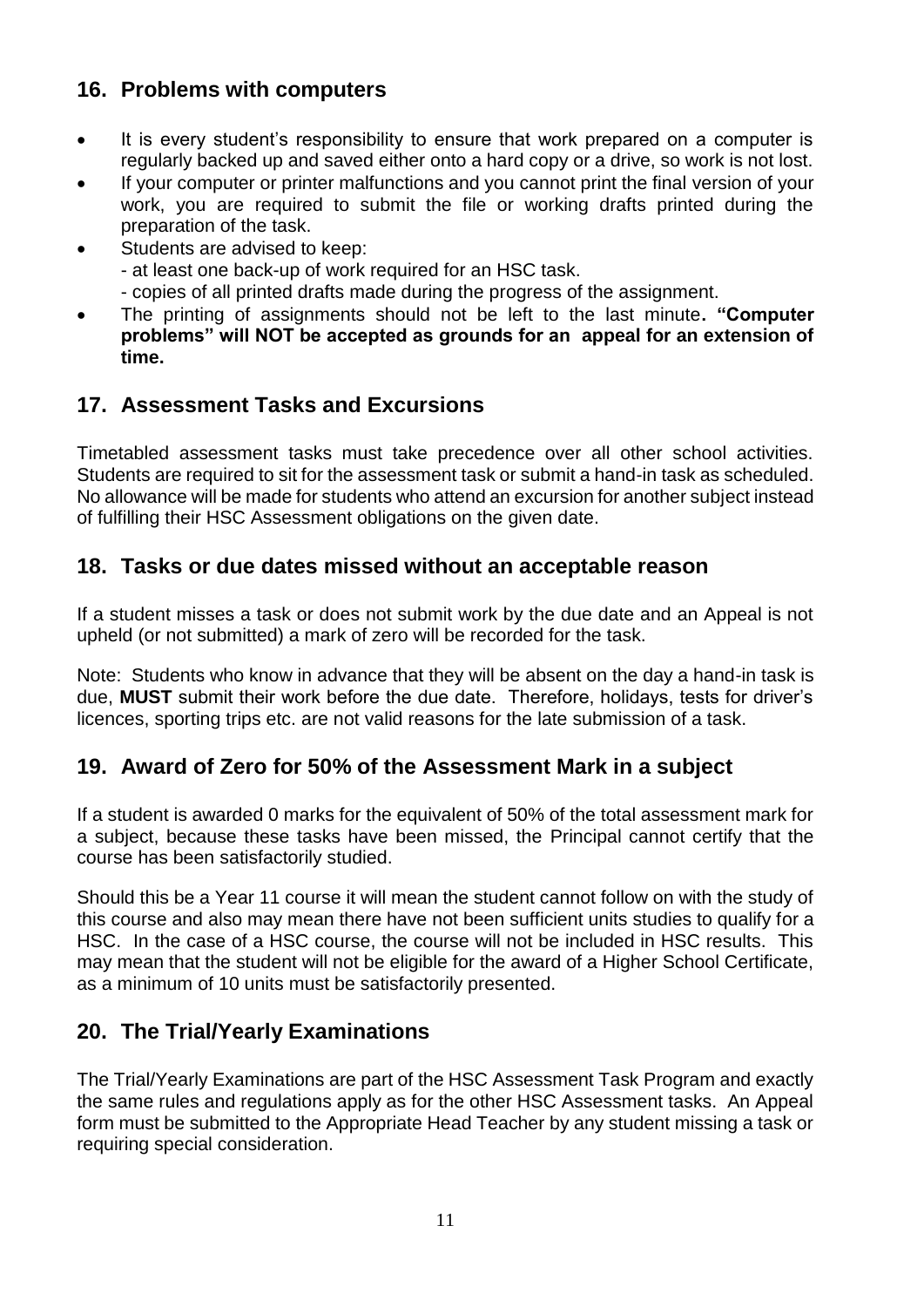### <span id="page-11-0"></span>**21. Late arrival at a Task**

Students must arrive punctually for tasks. Additional time will not be given or alternative arrangements made if a student is late, unless there are substantive reasons. Students should report to the appropriate Head Teacher on arrival, who may be able to arrange for the student to be isolated to complete the task if circumstances warrant this. An appeal form must be lodged before any consideration can be given.

### <span id="page-11-1"></span>**22. Applying for an Extension**

If it is necessary to apply for an extension of time for the completion of the task you must:

- Discuss the matter with the faculty head teacher.
- Submit an appeal form to the head teacher, with any appropriate supporting documentation, for their decision to be recorded.
- Submit the form to the Appropriate Head Teacher.

### <span id="page-11-2"></span>**23. Long Term Problems**

Students are advised of the following provisions for situations involving a long term problem.

### **NESA Special Provisions**

NESA may grant special provision to students who have medical conditions that require, for example, rest breaks, food, special furniture. Where provisions are likely to be granted by the NESA they will also be available to students during the Trial HSC. Students who have special needs should discuss them with the school counsellor as earlier as possible so that appropriate documentation can be completed.

### **Universities' Access Scheme**

Universities sometimes grant students who have long term medical or other problems that cause significant disadvantage' special consideration through a program called the ACCESS scheme. Students who believe they have such circumstances should discuss them with the school counsellor as earlier as possible so that appropriate documentation can be completed.

### <span id="page-11-3"></span>**24. Minimum level of application**

NESA requires students to apply themselves with diligence and sustained effort to the set tasks and experiences provided in the course. This applies to all tasks, homework, assignments and not only to the tasks above. Students who fail to complete these put their satisfactory completion of the course in jeopardy. This can then prevent them continuing with the course for the HSC.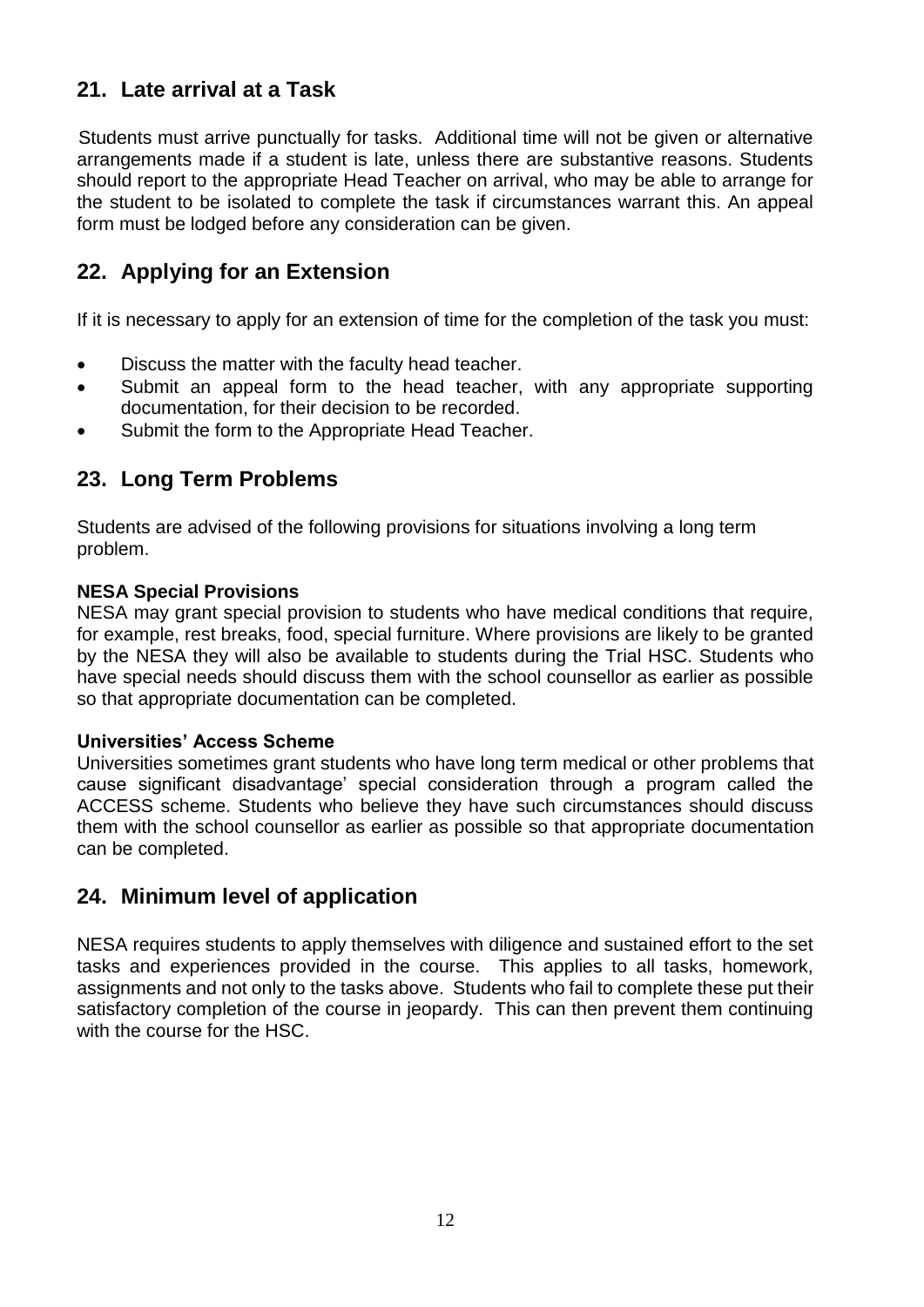### **Malpractice Policy**

<span id="page-12-0"></span>*Malpractice in the Assessment Program refers to any attempt by a student to improve their assessment by any means which does not give a true reflection of their own work or their own learning.*

### **Examples of malpractice would include:**

- Students having relevant information in their possession or visible or accessible during a test
- Using a programmable calculator during a test
- Deliberately disturbing other students during a test
- Communicating with other students during a test
- Writing before or after instructed to during a test
- **Submitting work prepared by another person for an assignment.**
- **Using sources of information or quotations which are not acknowledged.**
- **Submitting downloaded text from the internet without appropriate acknowledgement and quotations.**
- Making misleading statements about the word length of an assignment
- Consulting notes or communicating in any way with anyone during a test
- Submitting assignments prepared by or assisted by an outside tutor.

### <span id="page-12-1"></span>**Consequences**

Cases of alleged malpractice will be considered by a committee convened by the Principal. The Principal's decision in these matters will be final. The likely outcome of a case of malpractice would be that the student would be awarded zero for all or part of the task. It is possible that this could make the student ineligible for an award in that subject at the Higher School Certificate.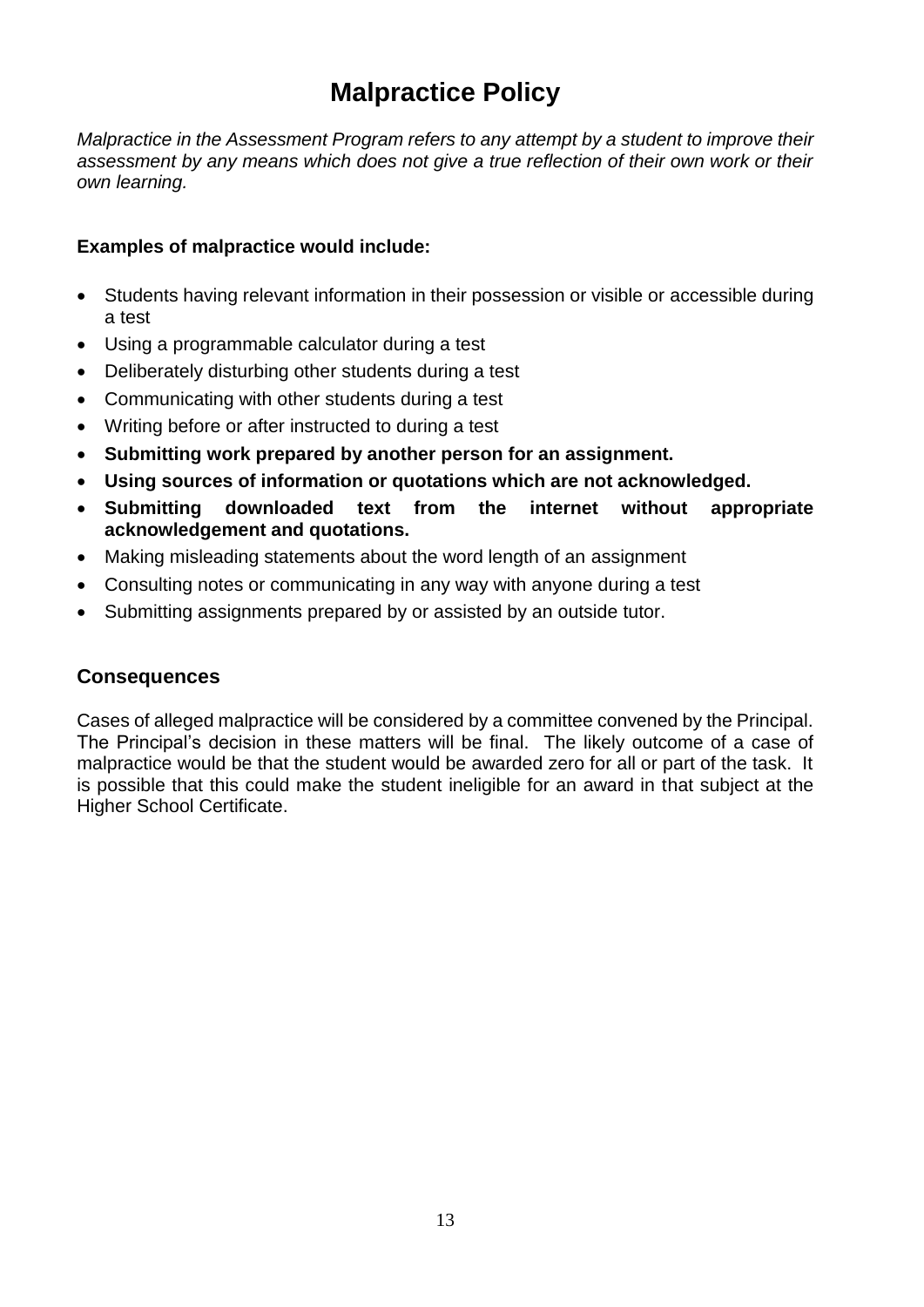

### **West Wyalong High School** Assessment Task Cover Sheet

**This assessment task is to be presented to the school's Front Office by 12.35pm on the due date.** 

*Feedback:*

*Mark: \_\_\_\_\_\_\_\_\_\_\_\_\_\_\_\_\_\_ Ranking: \_\_\_\_\_\_\_\_\_\_\_\_\_\_\_\_\_\_\_\_ Teacher's Signature: \_\_\_\_\_\_\_\_\_\_\_\_\_\_\_\_\_\_\_\_\_\_\_\_\_\_\_\_\_\_\_\_\_\_\_\_\_\_\_\_\_\_*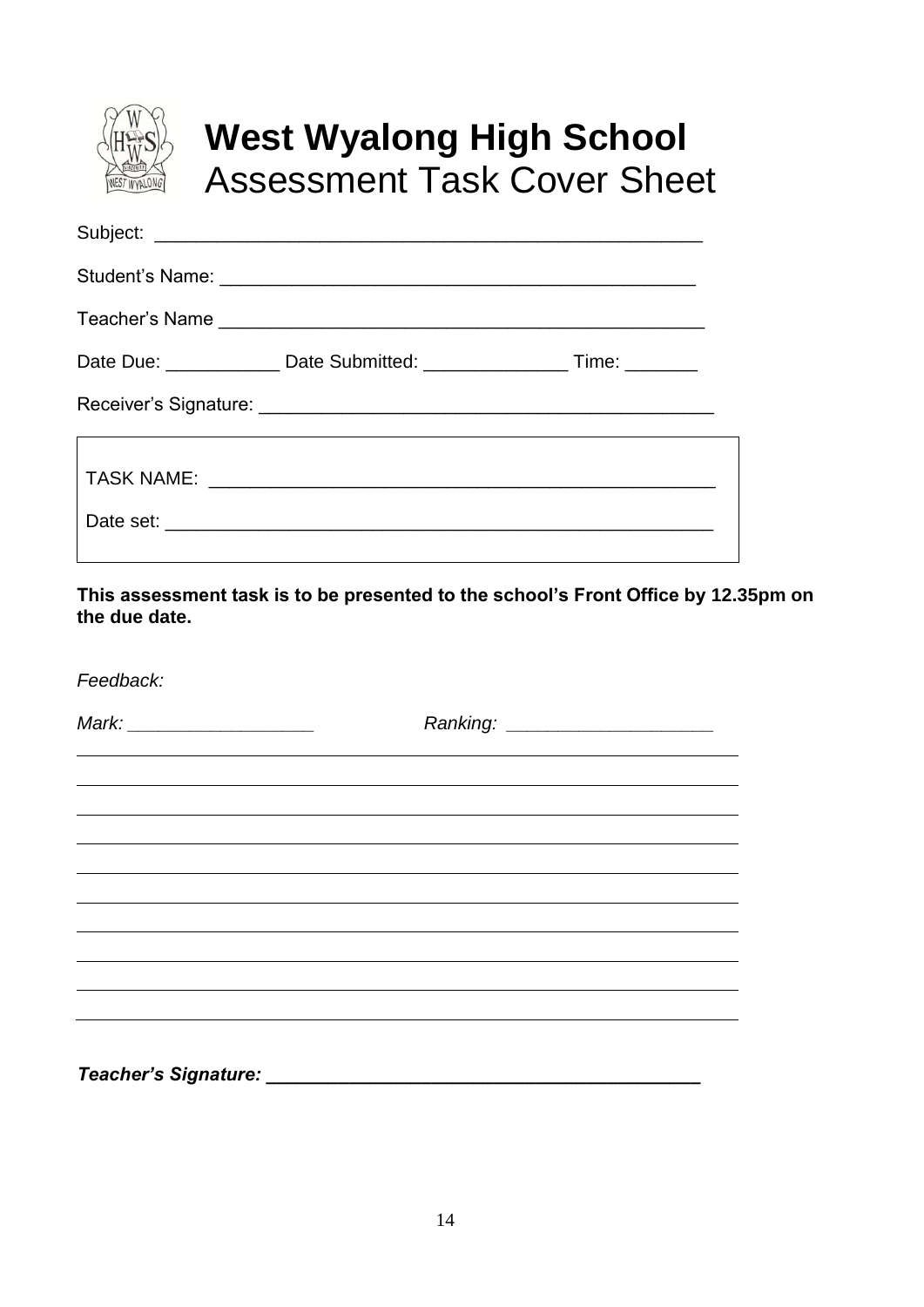<span id="page-14-0"></span>

| <b>2021 YEAR 11 ASSESSMENT TASK CALENDAR</b> |                  |                |                                                                        |  |
|----------------------------------------------|------------------|----------------|------------------------------------------------------------------------|--|
| <b>TERM</b>                                  | <b>DATE</b>      | <b>WEEK</b>    | <b>SUBJECT</b>                                                         |  |
| Term 1                                       | Jan 29           | 1              |                                                                        |  |
| 2021                                         | Feb 1 - Feb 5    | $\overline{2}$ |                                                                        |  |
|                                              | Feb 8 - Feb 12   | 3              |                                                                        |  |
|                                              | Feb 15 - Feb 19  | 4              |                                                                        |  |
|                                              | Feb 22 - Feb 26  | 5              | Society and Culture                                                    |  |
|                                              | Mar 1 - Mar 5    | 6              |                                                                        |  |
|                                              | Mar 8 - Mar 12   | $\overline{7}$ |                                                                        |  |
|                                              | Mar 15 - Mar 19  | 8              | Geography, Modern History, Sport/Lifestyle/Recreation                  |  |
|                                              | Mar 22 - Mar 26  | 9              | English Advanced, English Standard, Business Studies                   |  |
|                                              | Mar 29 - April 1 | 10             | Work Studies, Music 1, Music 2, PDHPE                                  |  |
|                                              |                  |                |                                                                        |  |
| Term 2                                       | Apr 19 - Apr 23  | 1              | English Studies, Biology                                               |  |
| 2021                                         | Apr 26 - Apr 30  | $\overline{2}$ | Mathematics Advanced, Mathematics Extension 1, Mathematics<br>Standard |  |
|                                              | May 3 - May 7    | 3              | Chemistry, Visual Arts                                                 |  |
|                                              | May 10 - May 14  | 4              | <b>Investigating Science</b>                                           |  |
|                                              | May 17 - May 21  | 5              | <b>VET Work Placement</b>                                              |  |
|                                              | May 24 - May 28  | 6              | <b>VET Work Placement</b>                                              |  |
|                                              | May 31 - Jun 4   | $\overline{7}$ | Mathematics Advanced, PDHPE, Sport/Lifestyle/Recreation                |  |
|                                              | Jun 7 - Jun 11   | 8              | Work Studies, English Standard                                         |  |
|                                              | Jun 14 - Jun 18  | 9              | English Advanced, Modern History, Music 1, Music 2                     |  |
|                                              | Jun 21 - Jun 25  | 10             | Biology, Chemistry                                                     |  |
|                                              |                  |                |                                                                        |  |
| Term <sub>3</sub>                            | Jul 12 - Jul 16  | 1              | Mathematics Extension 1                                                |  |
| 2021                                         | Jul 19 - Jul 23  | $\overline{c}$ | Mathematics Standard, Society and Culture                              |  |
|                                              | Jul 26 - Jul 30  | 3              |                                                                        |  |
|                                              | Aug $2 -$ Aug 6  | 4              | English Studies, Investigating Science                                 |  |
|                                              | Aug 9 - Aug 13   | 5              | Work Studies, Business Studies                                         |  |
|                                              | Aug 16 - Aug 20  | 6              | Geography                                                              |  |
|                                              | Aug 23 - Aug 27  | $\overline{7}$ | <b>Visual Arts</b>                                                     |  |
|                                              | Aug 30 - Sep 3   | 8              | YEARLY EXAMINATIONS                                                    |  |
|                                              | Sep 6 - Sep 10   | 9              |                                                                        |  |
|                                              | Sep 13 - Sep 17  | 10             |                                                                        |  |
|                                              |                  |                |                                                                        |  |

*NB: PLEASE CHECK THESE ASSESSMENT DATES WITH YOUR CLASS TEACHERS*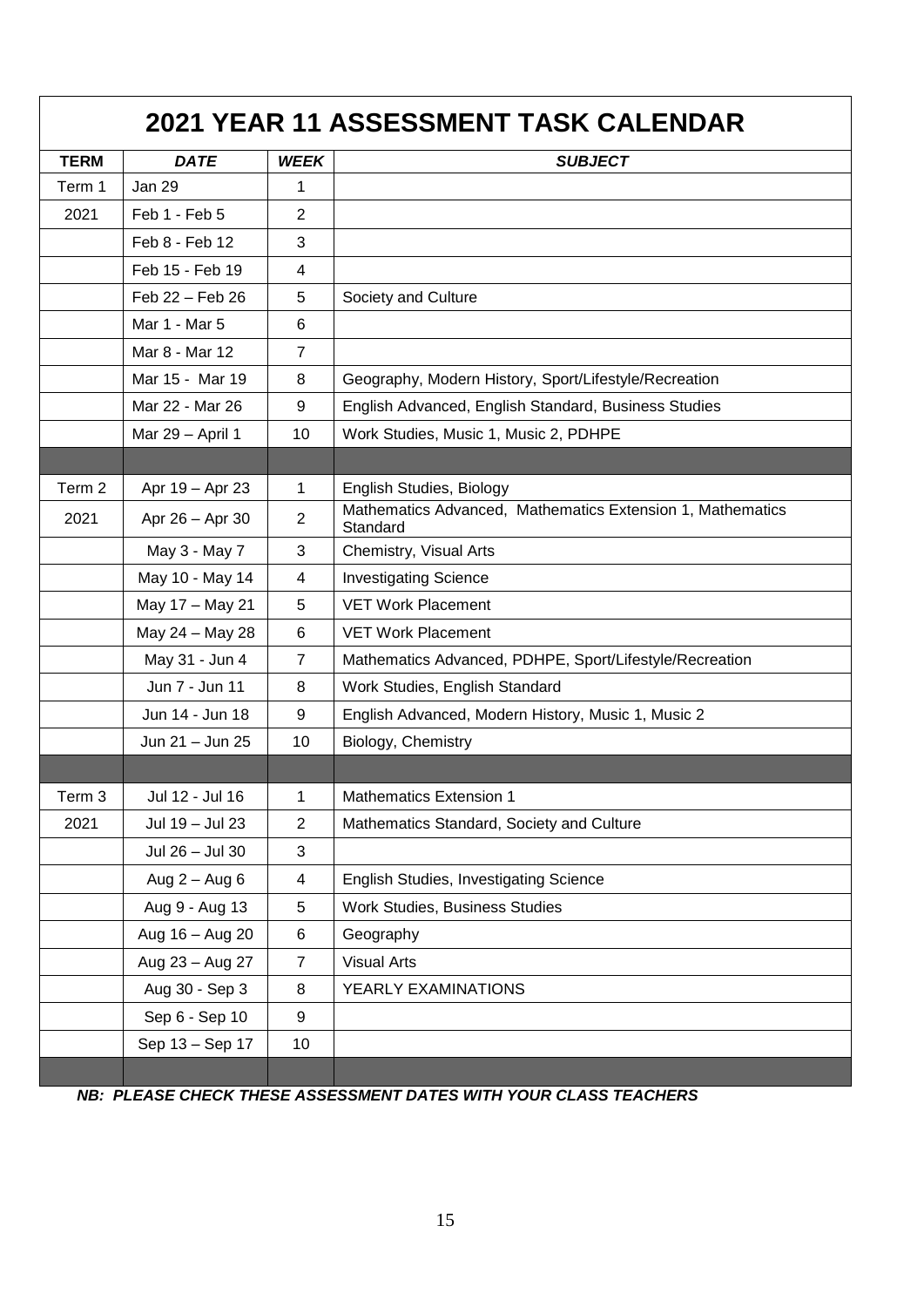### <span id="page-15-0"></span>**ASSESSMENT SCHEDULES**

### **2021** (updated February 2021)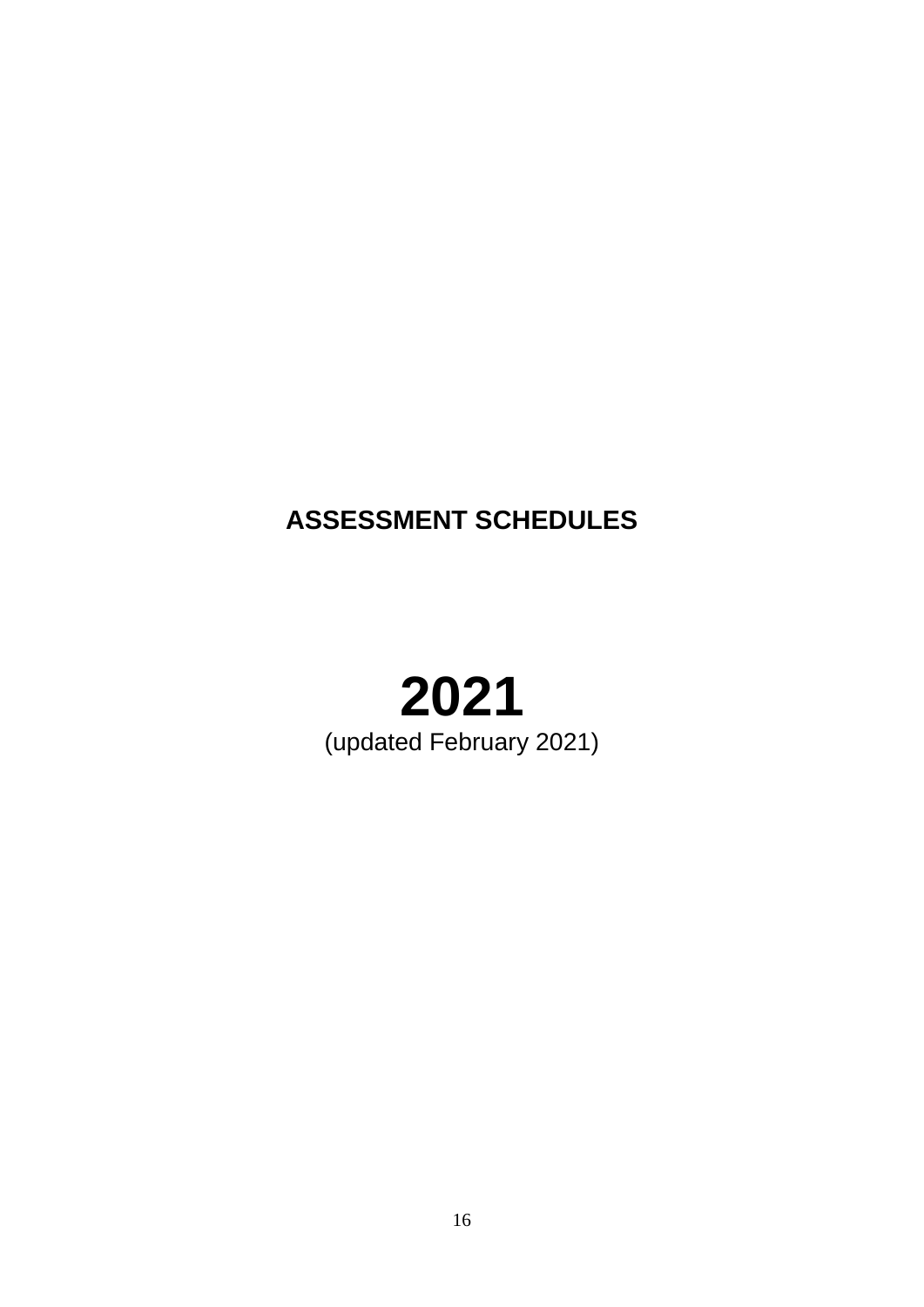## <span id="page-16-0"></span>**English Advanced Year 11 Assessment Schedule**

|                                                                                                                                    | Task 1                                                  | Task 2                                                                     | Task 3                                         |                                          |
|------------------------------------------------------------------------------------------------------------------------------------|---------------------------------------------------------|----------------------------------------------------------------------------|------------------------------------------------|------------------------------------------|
|                                                                                                                                    | Reading to Write<br>Imaginative text<br>with reflection | <b>Narratives</b><br>that Shape<br>our World<br>Multimodal<br>presentation | <b>Yearly Examination</b><br>Critical response |                                          |
| <b>Components</b>                                                                                                                  | Term 1<br>Week 9                                        | Term 2<br>Week 9                                                           | Term 3<br>Week 8                               | Weighting<br>$\frac{0}{0}$<br>50%<br>50% |
|                                                                                                                                    | EA11-3, EA11-5,<br>EA11-9                               | EA11-1,<br>EA11-2,<br>EA11-3,<br>EA11-5,<br>EA11-7,<br>EA11-9              | EA11-1, EA11-3,<br>EA11-5, EA11-6,<br>EA11-8   |                                          |
| Knowledge<br>and<br>understanding of course<br>content                                                                             | 15%                                                     | 20%                                                                        | 15%                                            |                                          |
| Skills in responding to<br>texts and communication<br>of ideas appropriate to<br>audience, purpose and<br>context across all modes | 15%                                                     | 20%                                                                        | 15%                                            |                                          |
| Total %                                                                                                                            | 30%                                                     | 40%                                                                        | 30%                                            | 100%                                     |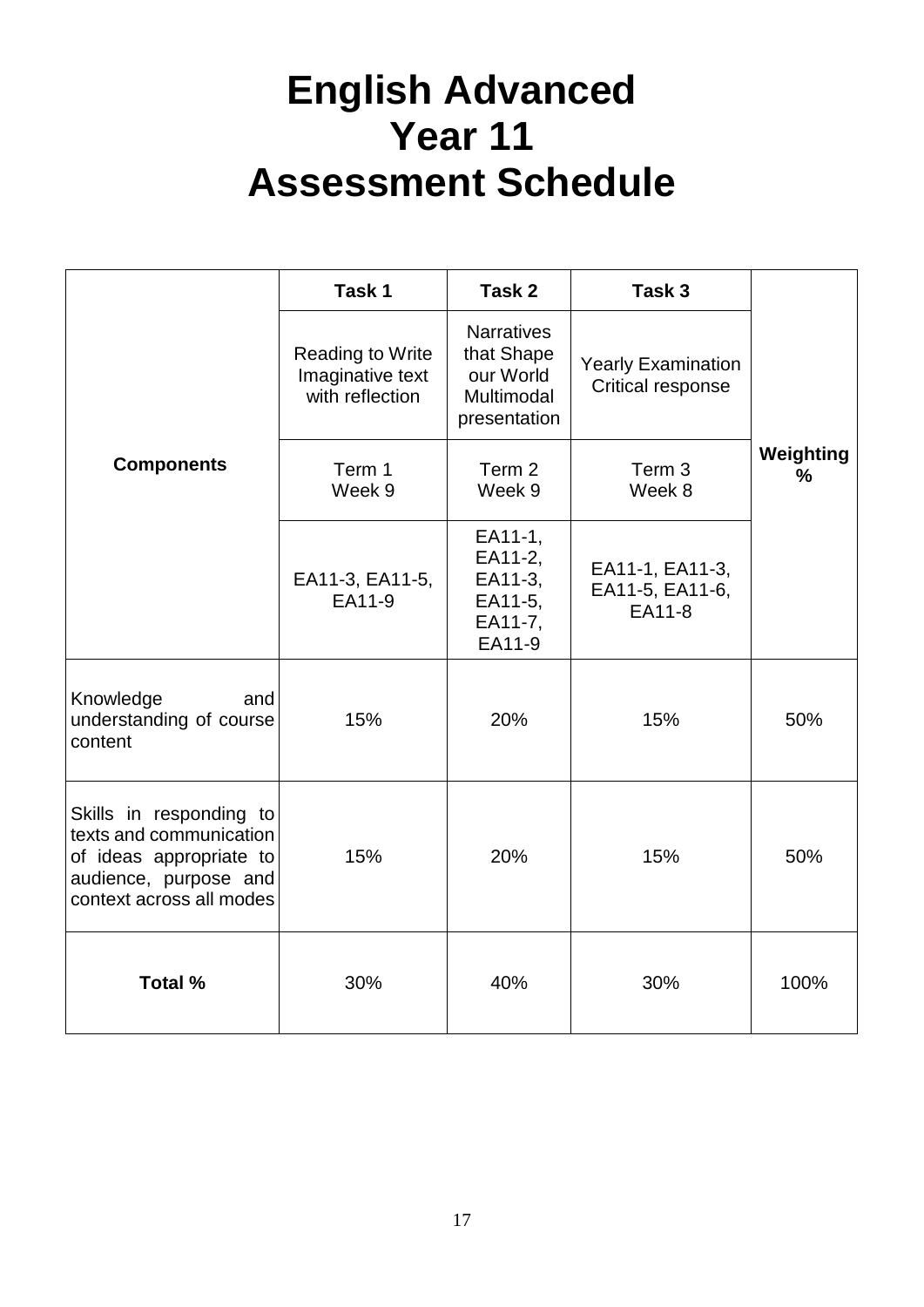# **English Standard Year 11 Assessment Schedule**

<span id="page-17-0"></span>

|                                                                                                                                                             | Task 1                                                        | Task 2                                                                                                  | Task 3                                           |                   |
|-------------------------------------------------------------------------------------------------------------------------------------------------------------|---------------------------------------------------------------|---------------------------------------------------------------------------------------------------------|--------------------------------------------------|-------------------|
|                                                                                                                                                             | Imaginative<br>text with<br>reflection<br>Reading to<br>Write | Interactive ICT<br>presentation<br>(Multimodal<br>presentation)<br>Contemporary<br><b>Possibilities</b> | Yearly<br>Examination<br>Analytical<br>responses |                   |
| <b>Components</b>                                                                                                                                           | Term 1<br>Week 9                                              | Term 2<br>Week 8                                                                                        | Term 3<br>Week 8                                 | Weighting<br>$\%$ |
|                                                                                                                                                             | EN11-3,<br>EN11-5,<br>EN11-7,<br>EN11-9                       | EN11-1,<br>EN11-2,<br>EN11-4,<br>EN11-6,<br>EN11-8                                                      | EN11-1,<br>EN11-3,<br>EN11-5,<br><b>EN11-8</b>   |                   |
| Knowledge<br>and<br>understanding<br><b>of</b><br>course content                                                                                            | 15%                                                           | 20%                                                                                                     | 15%                                              | 50%               |
| Skills in responding<br>texts<br>to<br>and<br>communication<br><b>of</b><br>ideas appropriate to<br>audience,<br>purpose<br>and context across all<br>modes | 15%                                                           | 20%                                                                                                     | 15%                                              | 50%               |
| Total %                                                                                                                                                     | 30%                                                           | 40%                                                                                                     | 30%                                              | 100%              |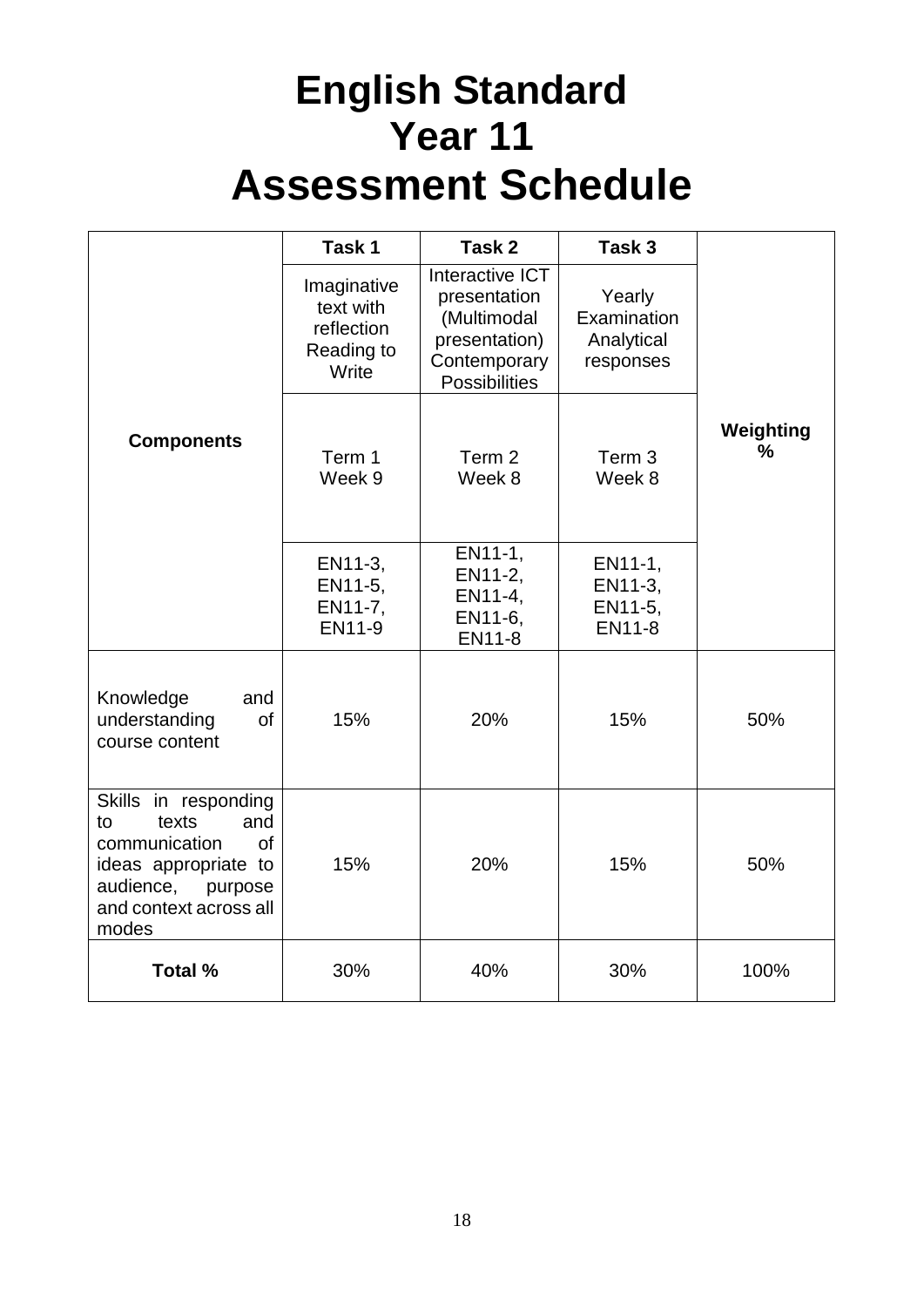# **English Studies Year 11 Assessment Schedule**

<span id="page-18-0"></span>

|                                                                                                                                           | Task 1                                                                          | Task 2                                                                          | Task 3                                            |                |
|-------------------------------------------------------------------------------------------------------------------------------------------|---------------------------------------------------------------------------------|---------------------------------------------------------------------------------|---------------------------------------------------|----------------|
|                                                                                                                                           | Multimodal<br>presentation<br>Mandatory<br>Module: Achieving<br>through English | Collection of<br>classwork<br>Learning portfolio<br>(4 sections)<br>All modules | Yearly<br>Examination<br>Section one HSC<br>style |                |
| <b>Components</b>                                                                                                                         | Term 2<br>Week 1                                                                | Term 3<br>Week 4                                                                | Term <sub>3</sub><br>Week 8                       | Weighting<br>℅ |
|                                                                                                                                           | P1.1, P1.2, P1.3,<br>P1.4, P3.1, P4.1                                           | P1.1, P1.2, P1.3,<br>P1.4, P2.1, P2.2,<br>P2.3, P3.2, P4.2                      | All outcomes                                      |                |
| Knowledge<br>and<br>understanding of<br>course content                                                                                    | 15%                                                                             | 20%                                                                             | 15%                                               | 50%            |
| Skills in:<br>• comprehending<br>texts<br>• communicating<br>ideas<br>• using language<br>accurately,<br>appropriately<br>and effectively | 15%                                                                             | 20%                                                                             | 15%                                               | 50%            |
| Total %                                                                                                                                   | 30%                                                                             | 40%                                                                             | 30%                                               | 100%           |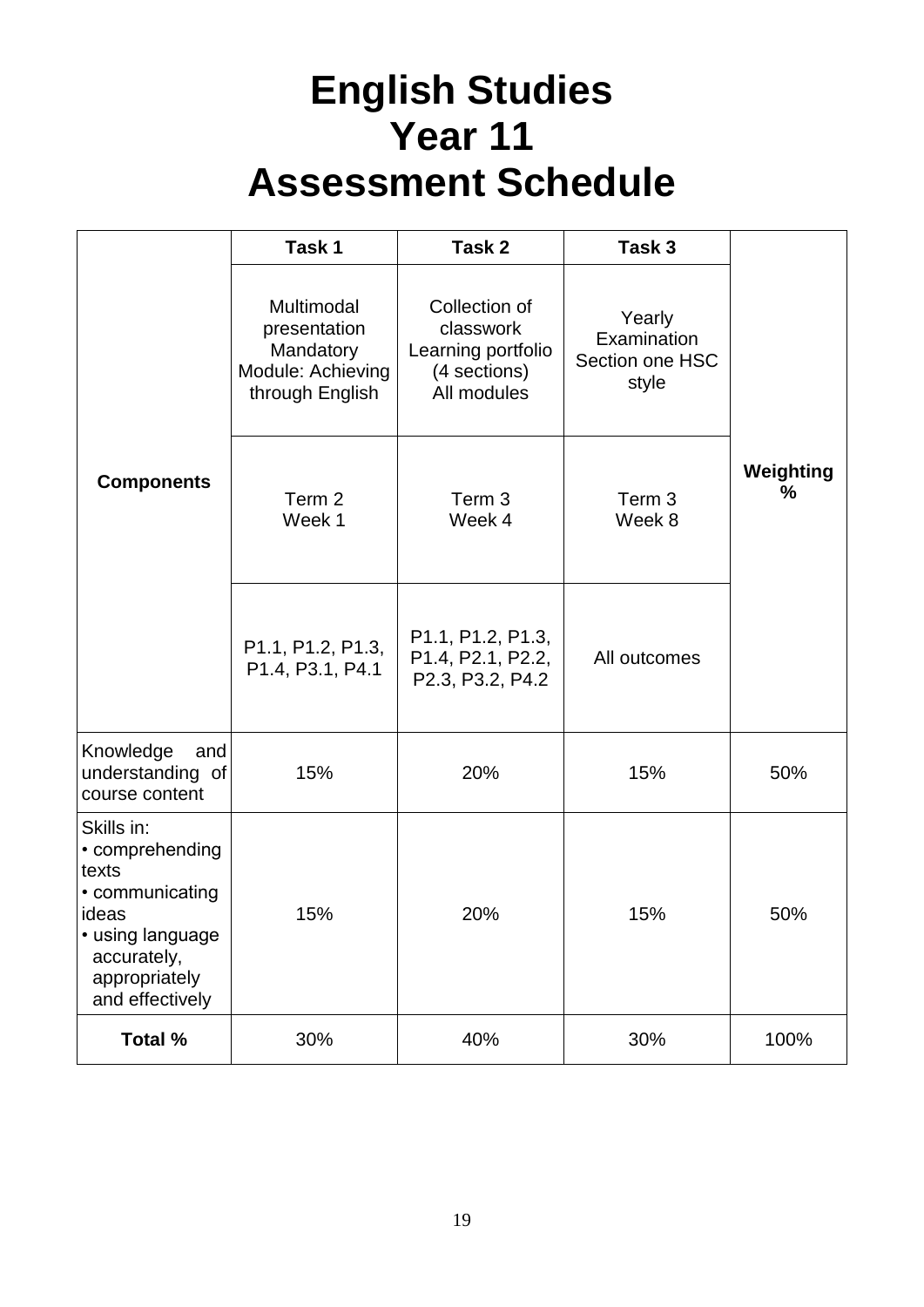# **Biology Year 11 Assessment Schedule**

<span id="page-19-0"></span>

|                                                  | Task 1                                                                                               | Task 2                                                                                                                           | Task 3                                                                                                                         |                            |
|--------------------------------------------------|------------------------------------------------------------------------------------------------------|----------------------------------------------------------------------------------------------------------------------------------|--------------------------------------------------------------------------------------------------------------------------------|----------------------------|
|                                                  | Depth Study<br>Analysis of<br>Primary<br>and/or<br>Secondary<br>data. Written<br>report.<br>Module 4 | <b>Practical</b><br>investigation<br>Plan, design<br>and conduct a<br>practical<br>investigation.<br>Written report.<br>Module 1 | Yearly<br>examination<br>Objective,<br>short answer<br>and extended<br>response.<br>Module 1-4                                 |                            |
| <b>Components</b>                                | Term 2<br>Week 1                                                                                     | Term 2<br>Week 10                                                                                                                | Term <sub>3</sub><br>Week 8                                                                                                    | Weighting<br>$\frac{0}{0}$ |
|                                                  | BIO11/12-1<br>BIO11/12-3<br>BIO11/12-4<br>BIO11/12-5<br>BIO11/12-6<br>BIO11/12-7<br><b>BIO11-11</b>  | BIO11/12-1<br>BIO11/12-2<br>BIO11/12-3<br>BIO11/12-7<br><b>BIO11-8</b>                                                           | BIO11/12-4<br>BIO11/12-5<br>BIO11/12-6<br>BIO11/12-7<br><b>BIO11-8</b><br><b>BIO11-9</b><br><b>BIO11-10</b><br><b>BIO11-11</b> |                            |
| <b>Skills</b><br>in<br>working<br>scientifically | 20%                                                                                                  | 20%                                                                                                                              | 10%                                                                                                                            | 50%                        |
| Knowledge<br>and<br>understanding                | 10%                                                                                                  | 10%                                                                                                                              | 30%                                                                                                                            | 50%                        |
| Total %                                          | 30%                                                                                                  | 30%                                                                                                                              | 40%                                                                                                                            | 100%                       |

Note: To meet course requirements in Biology students must undertake as a minimum a depth study/studies of 15 hours and practical investigations totalling 35 hours.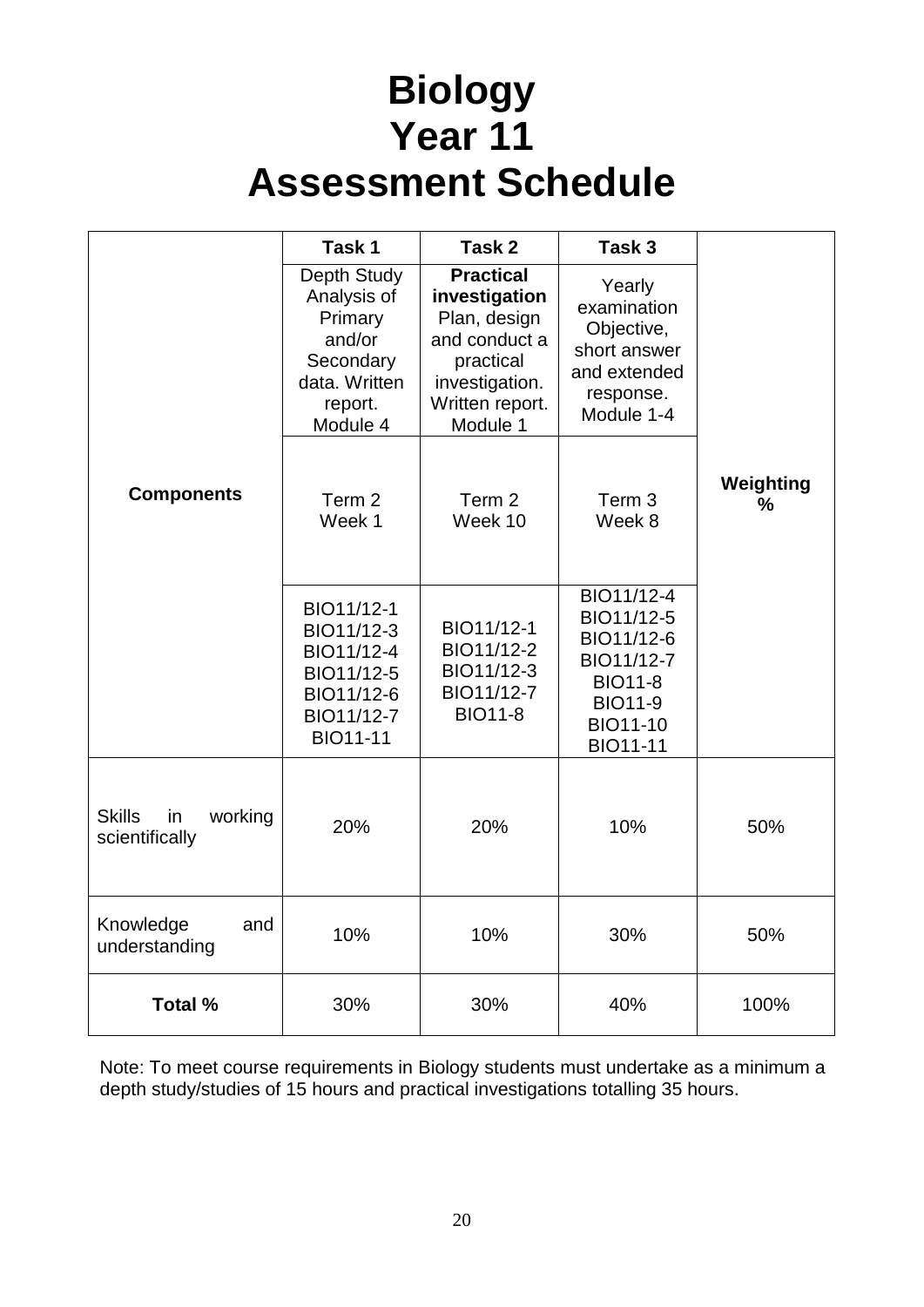# **Business Studies Year 11 Assessment Schedule**

<span id="page-20-0"></span>

|                                                                                          | Task 1             | Task 2                                 | Task 3                |                            |
|------------------------------------------------------------------------------------------|--------------------|----------------------------------------|-----------------------|----------------------------|
|                                                                                          | Research<br>report | Small<br>business<br>plan              | Yearly<br>Examination |                            |
| <b>Components</b>                                                                        | Term 1<br>Week 9   | Term 3<br>Week 5                       | Term 3<br>Week 8      | Weighting<br>$\frac{0}{0}$ |
|                                                                                          | P1, P2, P7, P8     | P3, P4,<br>P8, P9 &<br>P <sub>10</sub> | P5, P6 & P10          |                            |
| Knowledge and<br>understanding of<br>course content                                      | 10%                | 10%                                    | 20%                   | 40%                        |
| Communication<br>of business<br>information, ideas<br>and issues in<br>appropriate forms | 10%                | 10%                                    | 0%                    | 20%                        |
| Inquiry and<br>research                                                                  | 10%                | 10%                                    | 0%                    | 20%                        |
| Stimulus based<br>skills                                                                 | 0%                 | 10%                                    | 10%                   | 20%                        |
| <b>Total %</b>                                                                           | 30%                | 40%                                    | 30%                   | 100%                       |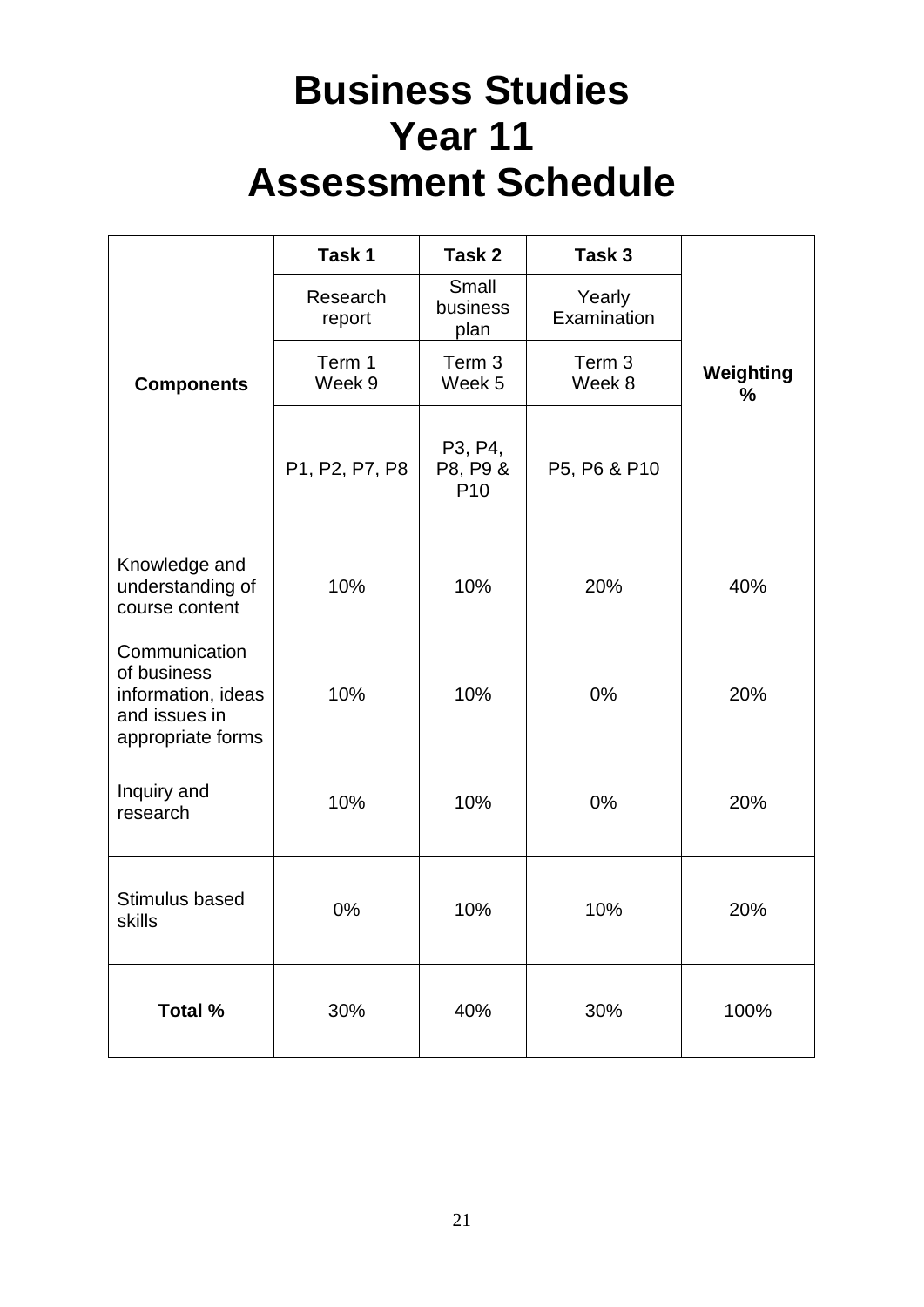# **Chemistry Year 11 Assessment Schedule**

<span id="page-21-0"></span>

|                                     | Task 1                                                                                                                                                      | Task 2                                                                                                        | Task 3                                                                                          |                            |
|-------------------------------------|-------------------------------------------------------------------------------------------------------------------------------------------------------------|---------------------------------------------------------------------------------------------------------------|-------------------------------------------------------------------------------------------------|----------------------------|
| <b>Components</b>                   | Depth study<br>report<br>Analysis of<br>primary and/or<br>secondary<br>data. Written<br>report.<br>Module $1 -$<br>Properties and<br>structure of<br>matter | Practical<br><b>Test</b><br>Module $2 -$<br>Quantitative<br>chemistry<br>Module $3-$<br>Reactive<br>chemistry | Yearly<br>Examination<br>Objective, short<br>answer and<br>extended<br>response.<br>Modules 1-4 | Weighting<br>$\frac{0}{0}$ |
|                                     | Term 2<br>Week 3                                                                                                                                            | Term 2<br>Week 10                                                                                             | Term <sub>3</sub><br>Week 8                                                                     |                            |
|                                     | CH11/12-4<br>CH11/12-5<br>CH11/12-6<br>CH11/12-7<br>CH11-9                                                                                                  | CH11/12-1<br>CH11/12-2<br>CH11/12-4<br>CH11/12-7<br>CH11-8                                                    | CH11/12-1 to<br>CH11/12-7<br>and<br>CH11-8 to<br>CH11-11                                        |                            |
| Skills in working<br>scientifically | 30%                                                                                                                                                         | 20%                                                                                                           | 10%                                                                                             | 60%                        |
| Knowledge and<br>understanding      | 10%                                                                                                                                                         | 10%                                                                                                           | 20%                                                                                             | 40%                        |
| <b>Total %</b>                      | 40%                                                                                                                                                         | 30%                                                                                                           | 30%                                                                                             | 100%                       |

Note: To meet course requirements in Chemistry students must undertake as a minimum a depth study/studies of 15 hours and practical investigations totalling 35 hours.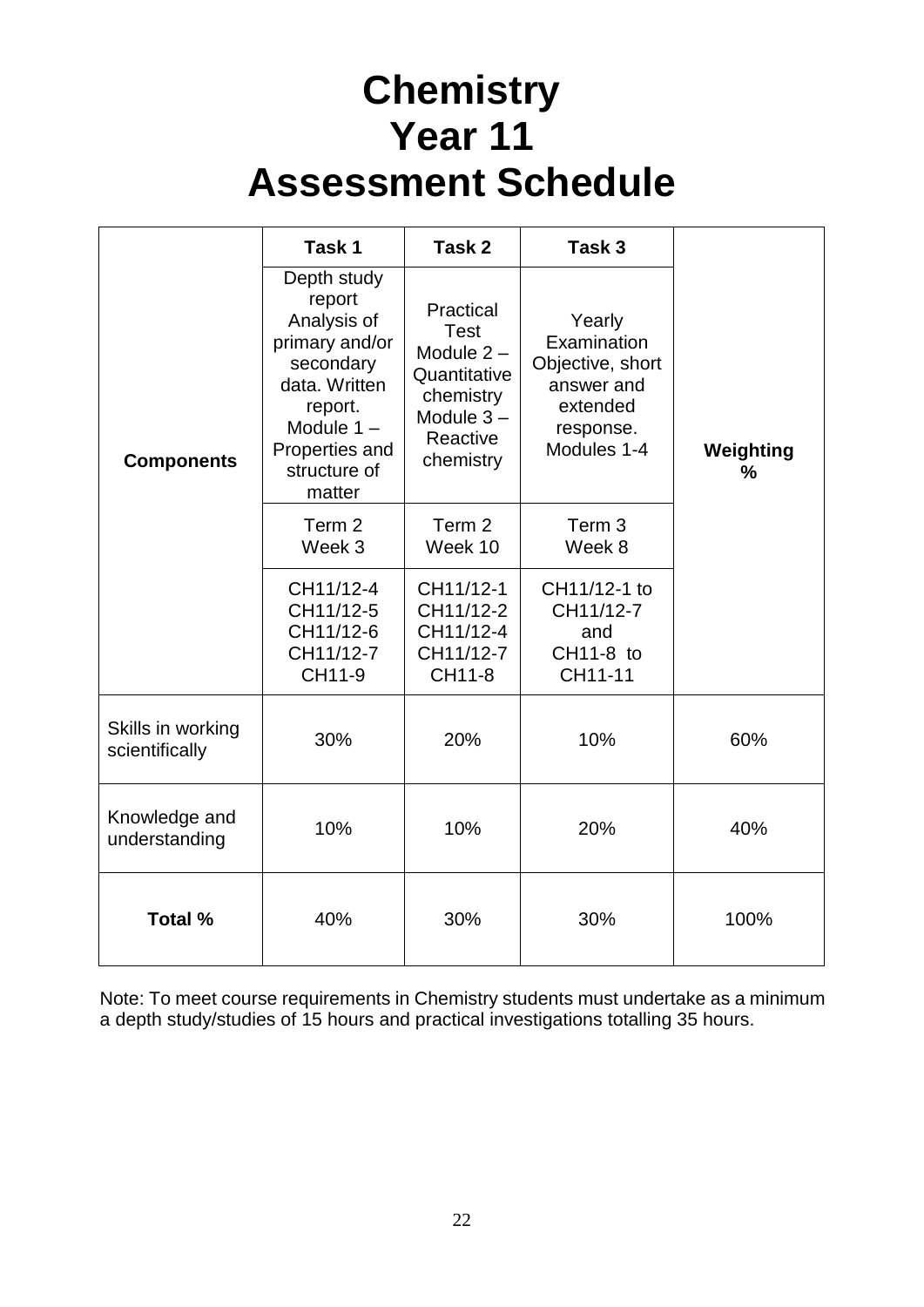# **Geography Year 11 Assessment Schedule**

<span id="page-22-0"></span>

|                                                                                                           | Task 1                 | Task 2                          | Task 3                                             |                            |
|-----------------------------------------------------------------------------------------------------------|------------------------|---------------------------------|----------------------------------------------------|----------------------------|
|                                                                                                           | Research<br>report     | Senior<br>geography<br>project  | Yearly<br>Examination                              |                            |
| <b>Components</b>                                                                                         | Term 1<br>Week 8       | Term 3<br>Week 6                | Term 3<br>Week 8                                   | Weighting<br>$\frac{0}{0}$ |
|                                                                                                           | P2, P7, P8,<br>P9, P12 | P7, P8,<br>P9, P10,<br>P11, P12 | P1, P2, P3, P4,<br>P5, P6, P10,<br>P <sub>12</sub> |                            |
| Knowledge<br>and<br>understanding<br>οf<br>course content                                                 | 10%                    | 5%                              | 25%                                                | 40%                        |
| Geographical<br>tools and skills                                                                          | 5%                     | 5%                              | 10%                                                | 20%                        |
| Geographical<br>inquiry<br>and<br>research<br>including<br>fieldwork                                      | 5%                     | 15%                             | 0%                                                 | 20%                        |
| Communication of<br>geographical<br>information, ideas<br><b>issues</b><br>and<br>in<br>appropriate forms | 5%                     | 10%                             | 5%                                                 | 20%                        |
| Total %                                                                                                   | 25%                    | 35%                             | 40%                                                | 100%                       |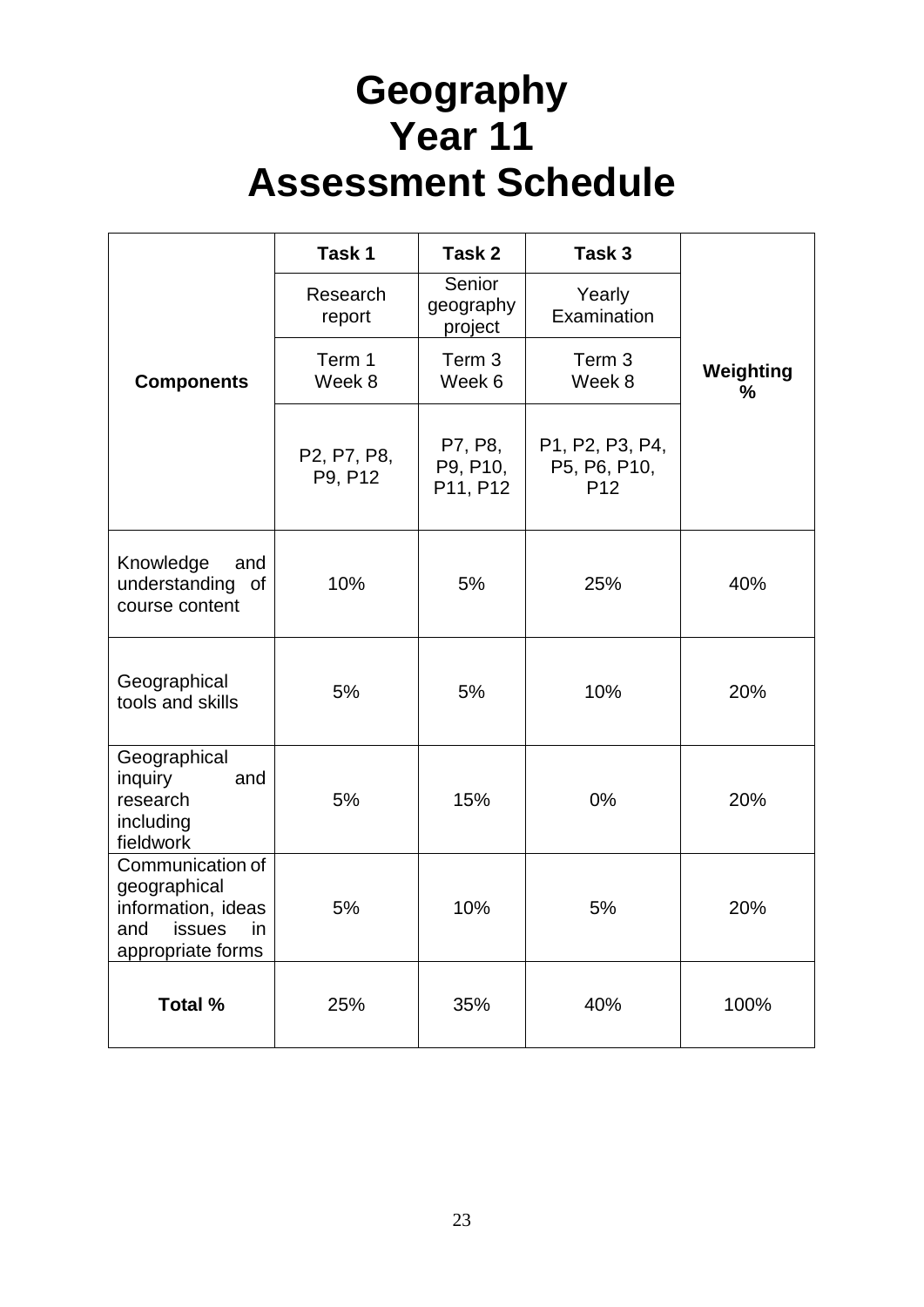# **Investigating Science Year 11 Assessment Schedule**

<span id="page-23-0"></span>

|                                     | Task 1                                                                                                                                                                   | Task 2                                                                                                                                                       | Task 3                                                                                                                                                                                                  |                            |
|-------------------------------------|--------------------------------------------------------------------------------------------------------------------------------------------------------------------------|--------------------------------------------------------------------------------------------------------------------------------------------------------------|---------------------------------------------------------------------------------------------------------------------------------------------------------------------------------------------------------|----------------------------|
|                                     | Practical<br>Investigation                                                                                                                                               | Depth Study -<br>Research and<br>Presentation                                                                                                                | Yearly<br>Examination                                                                                                                                                                                   |                            |
|                                     | Plan, design and<br>conduct a<br>practical<br>investigation.<br>Written report.                                                                                          | Analysis of<br>primary and/or<br>secondary data.<br>Written report.                                                                                          | Objective, short<br>answer and<br>extended<br>response.                                                                                                                                                 |                            |
|                                     | Modules 1 & 2                                                                                                                                                            | Modules 3 & 4                                                                                                                                                | Modules 1-4                                                                                                                                                                                             |                            |
| <b>Components</b>                   | Term 2<br>Week 4                                                                                                                                                         | Term 3<br>Week 4                                                                                                                                             | Term 3<br>Week 8                                                                                                                                                                                        | Weighting<br>$\frac{0}{0}$ |
|                                     | <b>Outcomes</b><br>assessed<br><b>INS11/12-1</b><br>INS11/12-2<br><b>INS11/12-3</b><br>INS11/12-4<br>INS11/12-5<br><b>INS11/12-7</b><br><b>INS11-8</b><br><b>INS11-9</b> | <b>Outcomes</b><br>assessed<br><b>INS11/12-1</b><br>INS11/12-4<br>INS11/12-5<br><b>INS11/12-6</b><br><b>INS11/12-7</b><br><b>INS11-10</b><br><b>INS11-11</b> | <b>Outcomes</b><br>assessed<br>INS11/12-1<br>INS11/12-2<br>INS11/12-4<br><b>INS11/12-5</b><br>INS11/12-6<br><b>INS11/12-7</b><br><b>INS11-8</b><br><b>INS11-9</b><br><b>INS11-10</b><br><b>INS11-11</b> |                            |
| Skills in working<br>scientifically | 20%                                                                                                                                                                      | 20%                                                                                                                                                          | 20%                                                                                                                                                                                                     | 60%                        |
| Knowledge and<br>understanding      | 10%                                                                                                                                                                      | 20%                                                                                                                                                          | 10%                                                                                                                                                                                                     | 40%                        |
| Total %                             | 30%                                                                                                                                                                      | 40%                                                                                                                                                          | 30%                                                                                                                                                                                                     | 100%                       |

Note: To meet course requirements in Investigating Science students must undertake as a minimum a depth study/studies of 30 hours and practical investigations totalling 35 hours.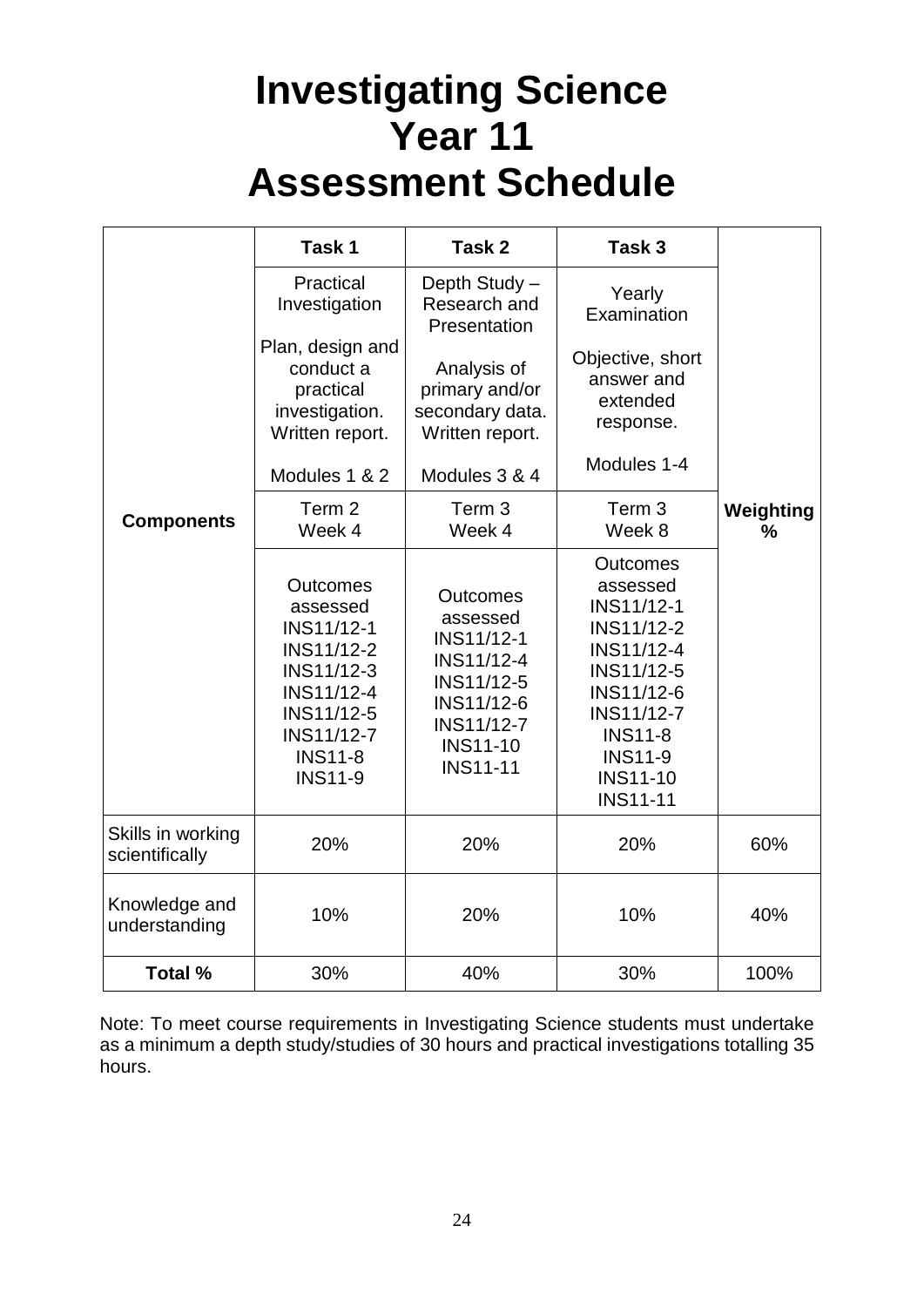# **Mathematics Extension 1 Year 11 Assessment Schedule**

<span id="page-24-0"></span>

|                                                       | Task 1                                                    | Task 2                                                              | Task 3                                                                                  |                            |
|-------------------------------------------------------|-----------------------------------------------------------|---------------------------------------------------------------------|-----------------------------------------------------------------------------------------|----------------------------|
|                                                       | In Class Test<br><b>Topic</b><br>F1, F2                   | Investigation<br><b>Topics</b><br>T1, T2                            | Yearly<br>Examination<br><b>Topics</b><br>F1, F2, T1, T2,<br>A <sub>1</sub>             |                            |
| <b>Components</b>                                     | Term 2<br>Week 2                                          | Term 3<br>Week 1                                                    | Term 3<br>Week 8                                                                        | Weighting<br>$\frac{9}{6}$ |
|                                                       | <b>Outcomes</b><br>assessed<br>ME11.1<br>MA11.2<br>MA11.7 | <b>Outcomes</b><br>assessed<br>ME11.1<br>ME11.3<br>ME11.6<br>ME11.7 | <b>Outcomes</b><br>assessed<br>ME11.1<br>ME11.2<br>ME11.3<br>ME11.4<br>ME11.5<br>ME11.7 |                            |
| Understanding,<br>fluency<br>and<br>communicating     | 15%                                                       | 15%                                                                 | 20%                                                                                     | 50%                        |
| Problem solving,<br>and<br>reasoning<br>justification | 15%                                                       | 15%                                                                 | 20%                                                                                     | 50%                        |
| Total %                                               | 30%                                                       | 30%                                                                 | 40%                                                                                     | 100%                       |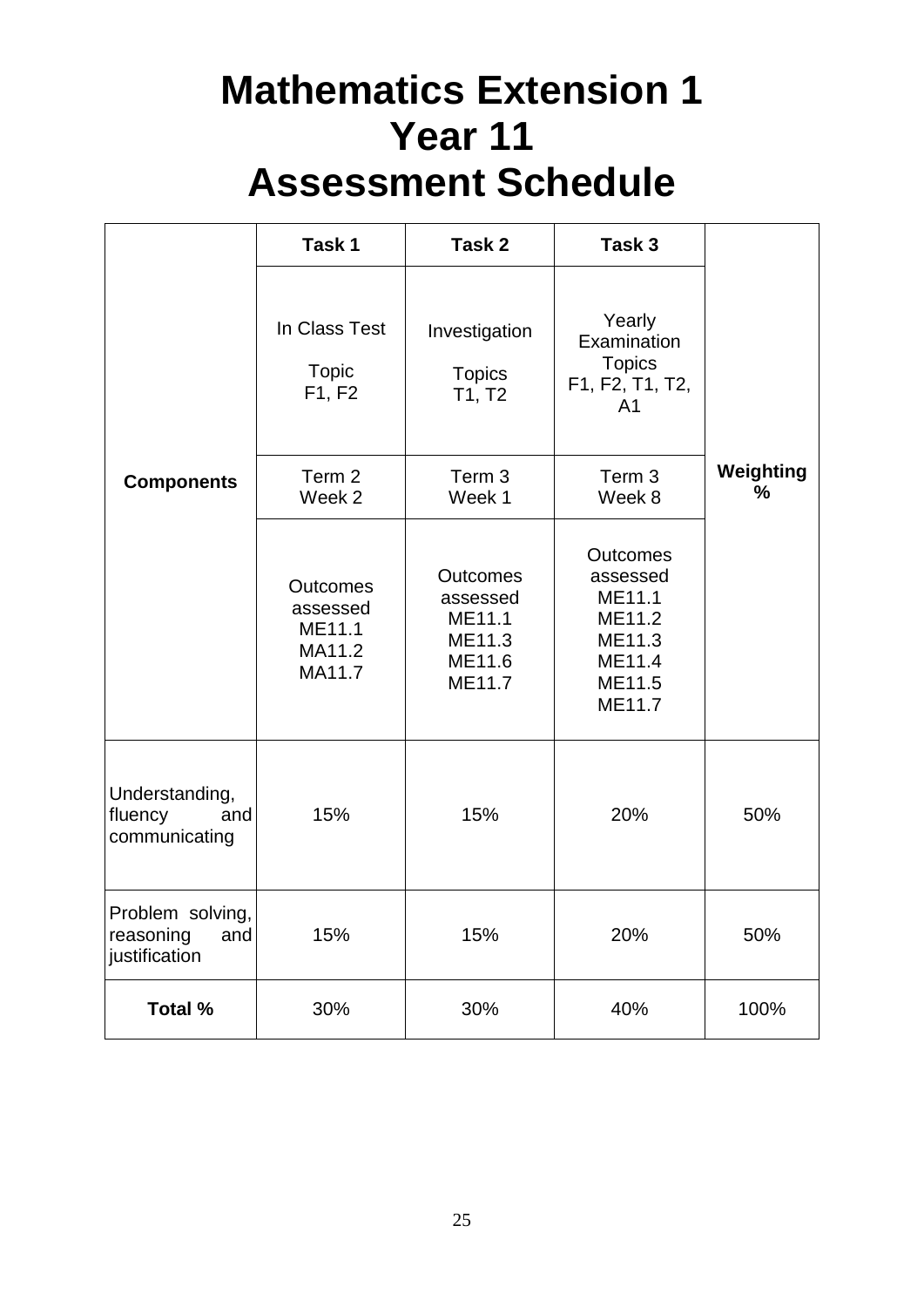# **Mathematics Advanced Year 11 Assessment Schedule**

<span id="page-25-0"></span>

|                                                       | Task 1                                                              | Task 2                                                              | Task 3                                                                                            |                |
|-------------------------------------------------------|---------------------------------------------------------------------|---------------------------------------------------------------------|---------------------------------------------------------------------------------------------------|----------------|
|                                                       | Investigation<br><b>Topic</b><br>F1                                 | In Class Test<br><b>Topics</b><br>T1, T2                            | Yearly<br>Examination<br><b>Topics</b><br>F1, T1, T2, C1,<br>E1                                   |                |
| <b>Components</b>                                     | Term 2<br>Week <sub>2</sub>                                         | Term 2<br>Week 7                                                    | Term 3<br>Week 8                                                                                  | Weighting<br>% |
|                                                       | <b>Outcomes</b><br>assessed<br>MA11.1<br>MA11.2<br>MA11.8<br>MA11.9 | <b>Outcomes</b><br>assessed<br>MA11.1<br>MA11.3<br>MA11.4<br>MA11.9 | <b>Outcomes</b><br>assessed<br>MA11.1<br>MA11.2<br>MA11.3<br>MA11.4<br>MA11.5<br>MA11.6<br>MA11.9 |                |
| Understanding,<br>fluency<br>and<br>communicating     | 15%                                                                 | 15%                                                                 | 20%                                                                                               | 50%            |
| Problem Solving,<br>reasoning<br>and<br>justification | 15%                                                                 | 15%                                                                 | 20%                                                                                               | 50%            |
| Total %                                               | 30%                                                                 | 30%                                                                 | 40%                                                                                               | 100%           |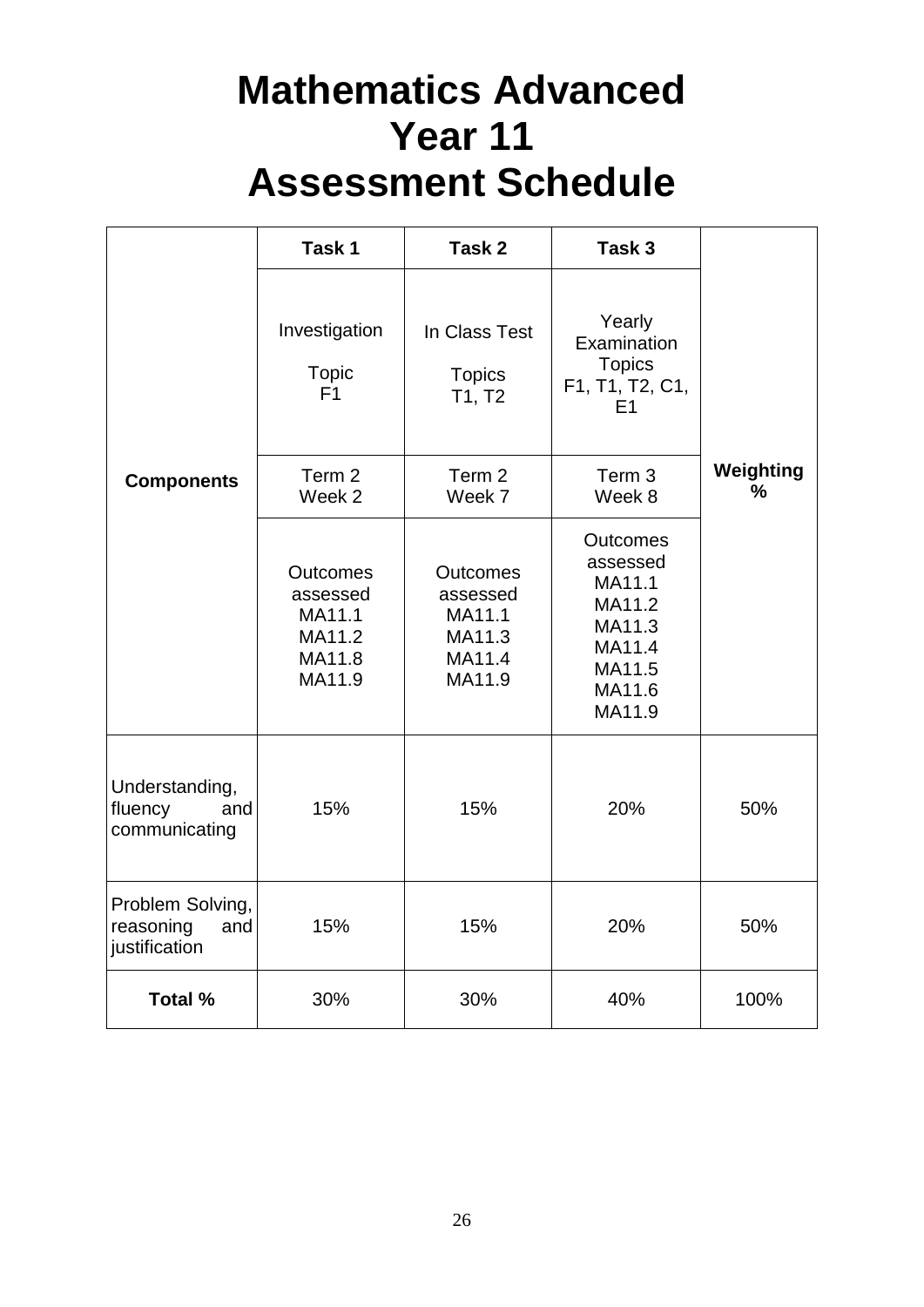# **Mathematics Standard 2 Year 11 Assessment Schedule**

<span id="page-26-0"></span>

|                                                       | Task 1                                                                                                 | Task 2                                                                             | Task 3                                                                                                                            |                            |
|-------------------------------------------------------|--------------------------------------------------------------------------------------------------------|------------------------------------------------------------------------------------|-----------------------------------------------------------------------------------------------------------------------------------|----------------------------|
|                                                       | Assignment/<br>In-class<br>supervised test<br><b>Topics</b><br>A1, A2, F1.2,<br>F1.1                   | Investigation<br><b>Topics</b><br>S <sub>1</sub>                                   | Yearly<br>Examination<br><b>Topics</b><br>A1, A2, F1.2,<br>F1.1, F1.3, S1,<br>M1.1, M1.3,<br>M1.2                                 |                            |
| <b>Components</b>                                     | Term 2<br>Week 2                                                                                       | Term <sub>3</sub><br>Week 2                                                        | Term 3<br>Week 8                                                                                                                  | Weighting<br>$\frac{0}{0}$ |
|                                                       | <b>Outcomes</b><br>assessed<br><b>MS11-1</b><br><b>MS11-2</b><br>MS11-5<br>MS11-6<br>MS11-9<br>MS11-10 | <b>Outcomes</b><br>assessed<br><b>MS11-2</b><br><b>MS11-7</b><br>MS11-9<br>MS11-10 | <b>Outcomes</b><br>assessed<br><b>MS11-1</b><br><b>MS11-2</b><br>MS11-3<br>MS11-4<br>MS11-5<br>MS11-6<br><b>MS11-7</b><br>MS11-10 |                            |
| Understanding,<br>fluency<br>and<br>communicating     | 15%                                                                                                    | 15%                                                                                | 20%                                                                                                                               | 50%                        |
| Problem solving,<br>reasoning<br>and<br>justification | 15%                                                                                                    | 15%                                                                                | 20%                                                                                                                               | 50%                        |
| Total %                                               | 30%                                                                                                    | 30%                                                                                | 40%                                                                                                                               | 100%                       |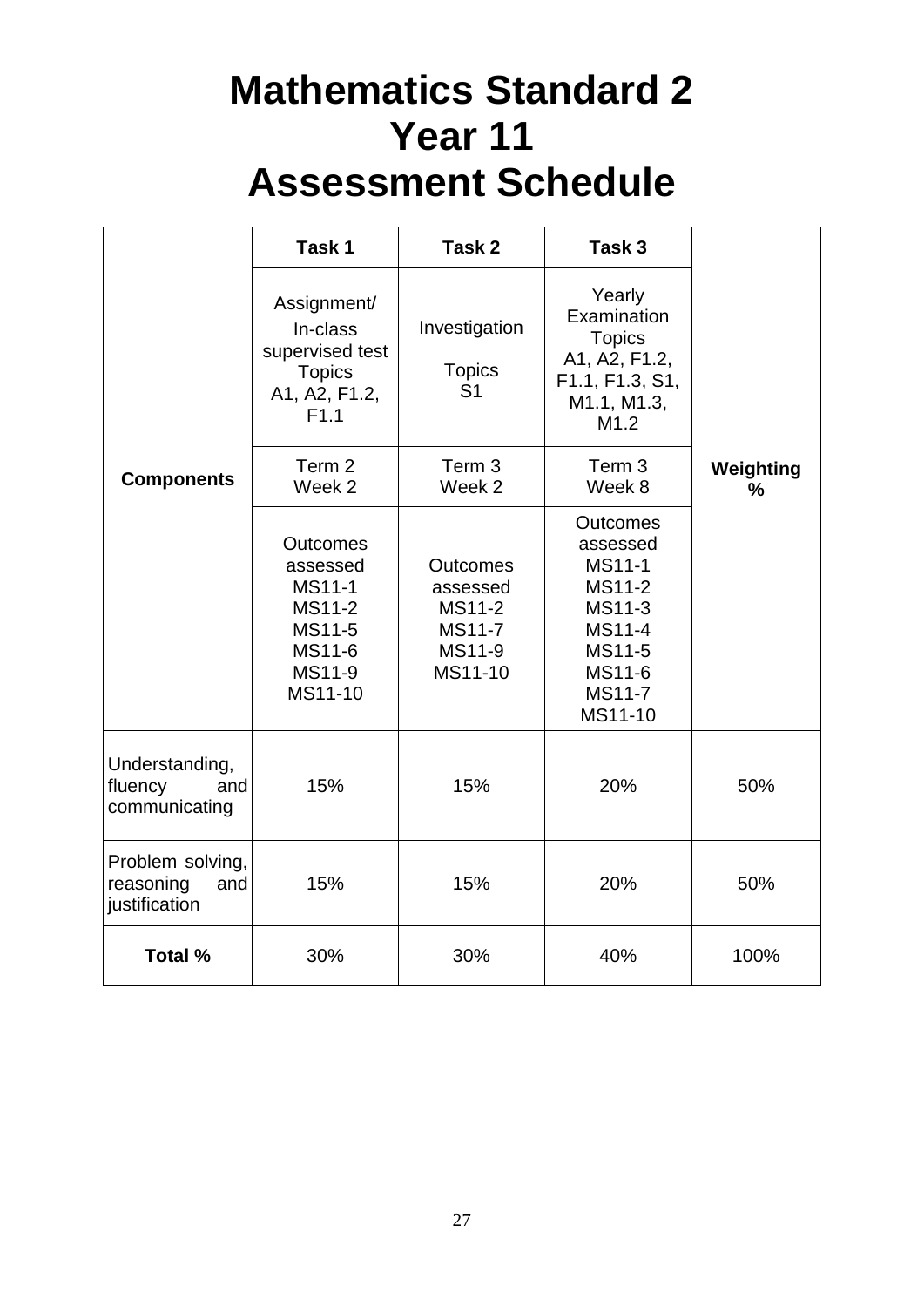# **Modern History Year 11 Assessment Schedule**

<span id="page-27-0"></span>

|                                                                                                             | Task 1                                                               | Task 2                                                                        | Task 3                                                                                  |           |
|-------------------------------------------------------------------------------------------------------------|----------------------------------------------------------------------|-------------------------------------------------------------------------------|-----------------------------------------------------------------------------------------|-----------|
|                                                                                                             | <b>Historical report</b><br>Investigating<br><b>Modern History</b>   | Research and<br>essay<br><b>Historical</b><br>Investigation                   | Yearly<br>Examination<br>The Shaping of<br>the Modern<br>World                          | Weighting |
| <b>Components</b>                                                                                           | Term 1<br>Week 8                                                     | Term 2<br>Week 9                                                              | Term <sub>3</sub><br>Week 8                                                             | %         |
|                                                                                                             | <b>Outcomes</b><br>assessed<br>MH11-6<br>MH11-7<br>MH11-9<br>MH11-10 | <b>Outcomes</b><br>assessed<br>MH11-2<br>MH11-4<br>MH11-6<br>MH11-8<br>MH11-9 | <b>Outcomes</b><br>assessed<br>MH11-1<br>MH11-2<br>MH11-3<br>MH11-4<br>MH11-5<br>MH11-9 |           |
| Knowledge and<br>understanding of<br>course content                                                         | 10%                                                                  | 5%                                                                            | 25%                                                                                     | 40%       |
| <b>Historical</b><br>skills<br>the analysis<br>in<br>evaluation<br>and<br>of sources and<br>interpretations | 10%                                                                  | 5%                                                                            | 5%                                                                                      | 20%       |
| Historical inquiry<br>and research                                                                          | 10%                                                                  | 10%                                                                           | 0%                                                                                      | 20%       |
| Communication<br>historical<br>οf<br>understanding in<br>appropriate<br>forms                               | 0%                                                                   | 10%                                                                           | 10%                                                                                     | 20%       |
| <b>Total %</b>                                                                                              | 30%                                                                  | 30%                                                                           | 40%                                                                                     | 100%      |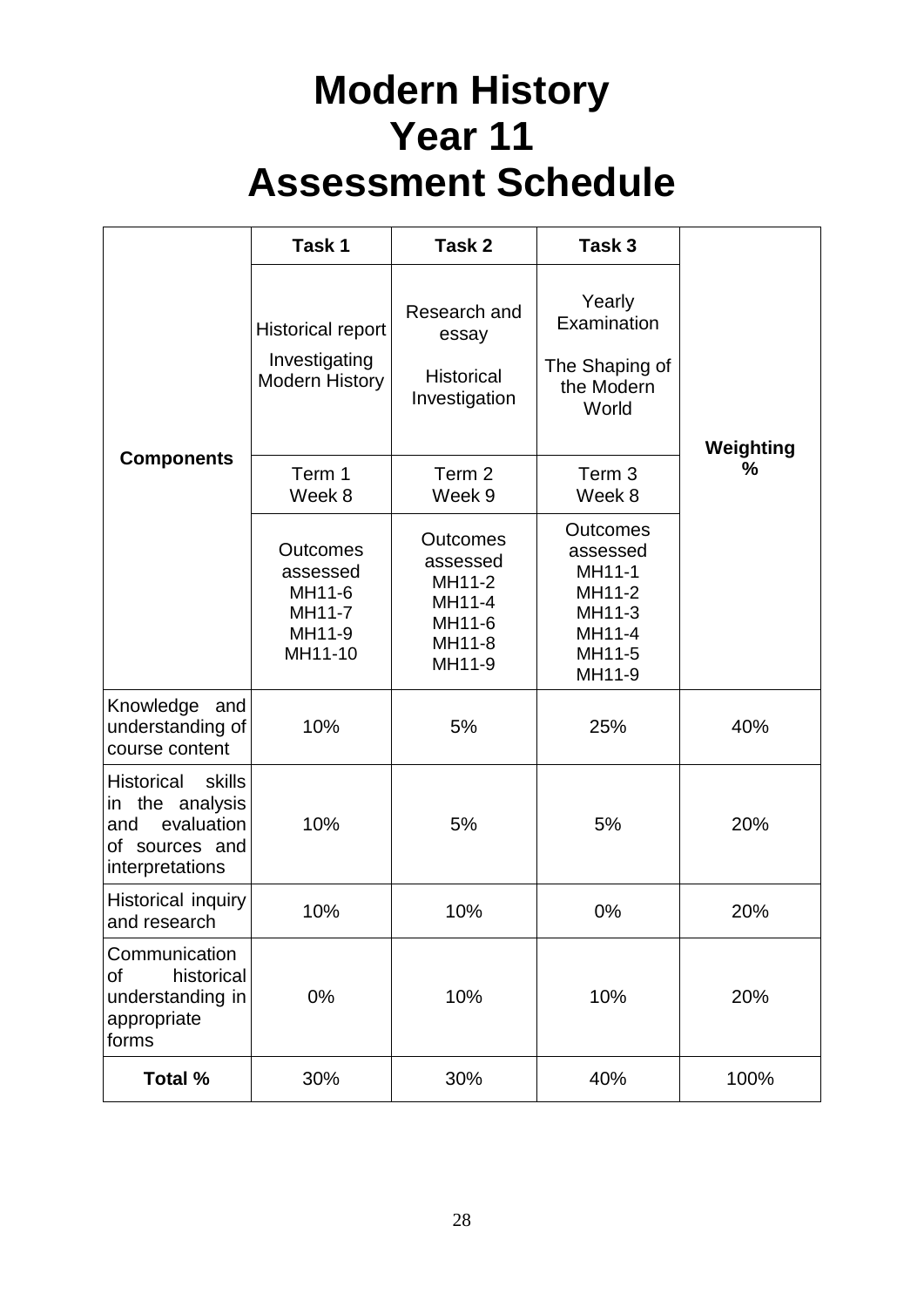# **Music 1 Year 11 Assessment Schedule**

<span id="page-28-0"></span>

|                   | Task 1                                                                                                                                           | Task 2                                                                                                                                                                                    | Task 3                                                                                                                                                                                                                               |                |
|-------------------|--------------------------------------------------------------------------------------------------------------------------------------------------|-------------------------------------------------------------------------------------------------------------------------------------------------------------------------------------------|--------------------------------------------------------------------------------------------------------------------------------------------------------------------------------------------------------------------------------------|----------------|
| <b>Components</b> | Viva voce & Aural<br>Analysis<br>Topic 1:<br>Own Choice<br>A viva voce based<br>on the concepts of<br>music and<br>associated music<br>notation. | Aural exam &<br>Performance<br>Topic 2:<br>Own Choice<br>A solo or<br>ensemble<br>performance of no<br>more than 5<br>minutes that fits in<br>the topic of study<br>and an aural<br>exam. | Composition<br>portfolio<br>& Performance<br>Topic 3:<br>Own Choice<br>Composition or<br>arrangement,<br>including aural<br>analysis of<br>composition with<br>reference to<br>concepts of music<br>relevant to the<br>chosen topic. | Weighting<br>℅ |
|                   | Term 1<br>Week 10                                                                                                                                | Term 2<br>Week 9                                                                                                                                                                          | Term 3<br>Week 8                                                                                                                                                                                                                     |                |
|                   | P2, P4, P5, P6,<br>P7, P8, P10, P11                                                                                                              | P1, P4, P9, P10,<br>P <sub>11</sub>                                                                                                                                                       | P1, P3, P4, P5,<br>P6, P7, P8, P10,<br>P <sub>11</sub>                                                                                                                                                                               |                |
| Performance       | 0%                                                                                                                                               | 20%                                                                                                                                                                                       | 5%                                                                                                                                                                                                                                   | 25%            |
| Composition       | 0%                                                                                                                                               | 0%                                                                                                                                                                                        | 25%                                                                                                                                                                                                                                  | 25%            |
| Musicology        | 15%                                                                                                                                              | 0%                                                                                                                                                                                        | 10%                                                                                                                                                                                                                                  | 25%            |
| Aural             | 15%                                                                                                                                              | 10%                                                                                                                                                                                       | 0%                                                                                                                                                                                                                                   | 25%            |
| Total %           | 30%                                                                                                                                              | 30%                                                                                                                                                                                       | 40%                                                                                                                                                                                                                                  | 100%           |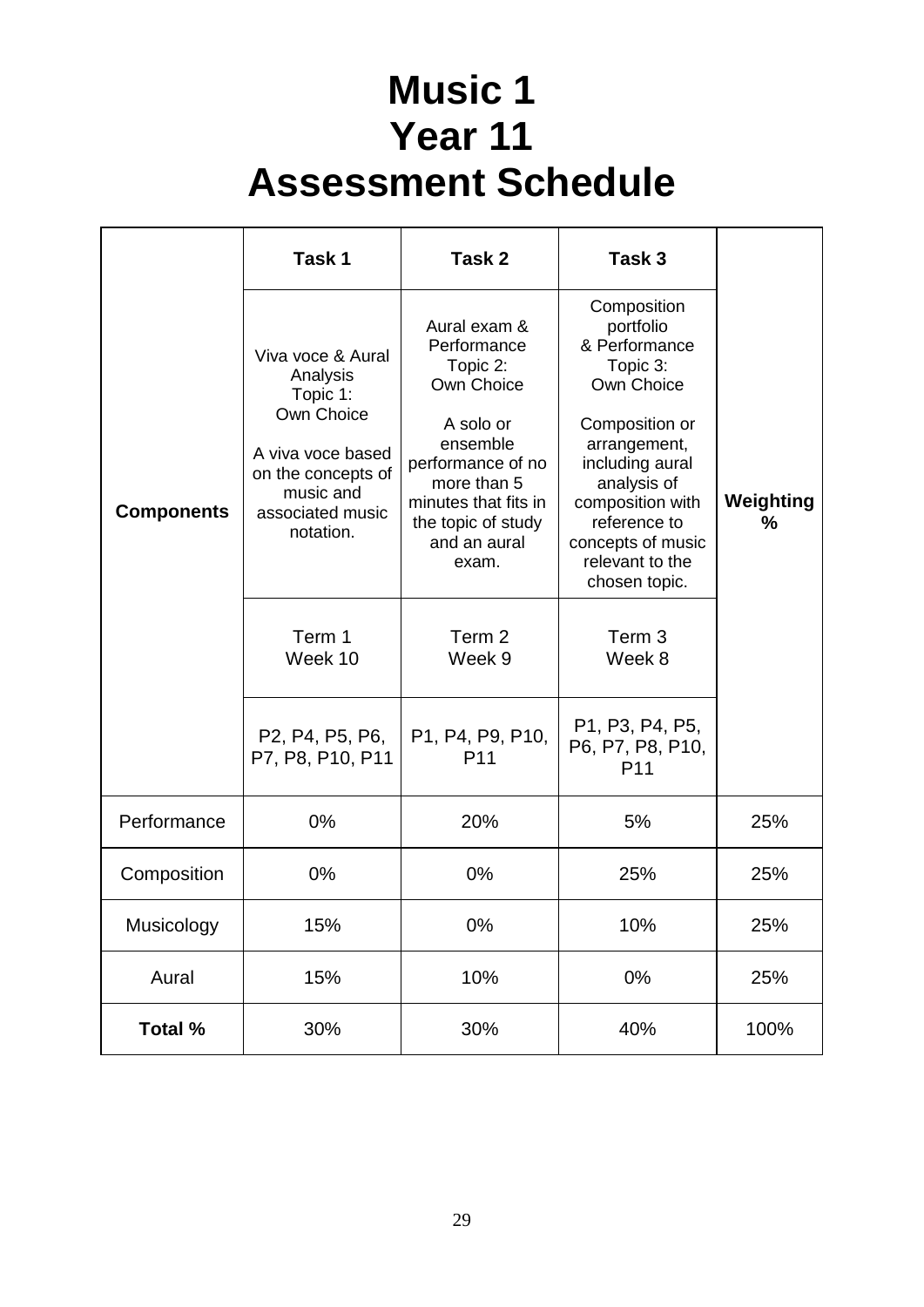# **Music 2 Year 11 Assessment Schedule**

<span id="page-29-0"></span>

|                   | Task 1                                                                                                                                                                                    | Task 2                                                                                                                                                                                                        | Task 3                                                                                                                                                                                                                                                                                 |                |
|-------------------|-------------------------------------------------------------------------------------------------------------------------------------------------------------------------------------------|---------------------------------------------------------------------------------------------------------------------------------------------------------------------------------------------------------------|----------------------------------------------------------------------------------------------------------------------------------------------------------------------------------------------------------------------------------------------------------------------------------------|----------------|
| <b>Components</b> | Viva voce & Aural<br>Analysis<br><b>Mandatory Topic:</b><br>Music 1600-1900<br>A viva voce based<br>on the concepts of<br>music and<br>associated music<br>notation.<br>Term 1<br>Week 10 | Aural exam &<br>Performance<br>Topic 2:<br>Own Choice<br>A solo or<br>ensemble<br>performance of no<br>more than 5<br>minutes that fits in<br>the topic of study<br>and an aural<br>exam.<br>Term 2<br>Week 9 | Composition<br>portfolio<br>& Performance<br>Topic 2:<br>Own Choice<br>Composition or<br>arrangement,<br>including aural<br>analysis of<br>composition with<br>reference to<br>concepts of music<br>relevant to the<br>chosen topic.<br>Term <sub>3</sub><br>Week 8<br>P1, P3, P4, P5, | Weighting<br>℅ |
|                   | P <sub>2</sub> , P <sub>4</sub> , P <sub>5</sub> , P <sub>6</sub> ,<br>P7, P8, P10, P11                                                                                                   | P1, P4, P9, P10,<br>P <sub>11</sub>                                                                                                                                                                           | P6, P7, P8, P10,<br>P <sub>11</sub>                                                                                                                                                                                                                                                    |                |
| Performance       | 0%                                                                                                                                                                                        | 20%                                                                                                                                                                                                           | 5%                                                                                                                                                                                                                                                                                     | 25%            |
| Composition       | 0%                                                                                                                                                                                        | 0%                                                                                                                                                                                                            | 25%                                                                                                                                                                                                                                                                                    | 25%            |
| Musicology        | 15%                                                                                                                                                                                       | 0%                                                                                                                                                                                                            | 10%                                                                                                                                                                                                                                                                                    | 25%            |
| Aural             | 15%                                                                                                                                                                                       | 10%                                                                                                                                                                                                           | 0%                                                                                                                                                                                                                                                                                     | 25%            |
| Total %           | 30%                                                                                                                                                                                       | 30%                                                                                                                                                                                                           | 40%                                                                                                                                                                                                                                                                                    | 100%           |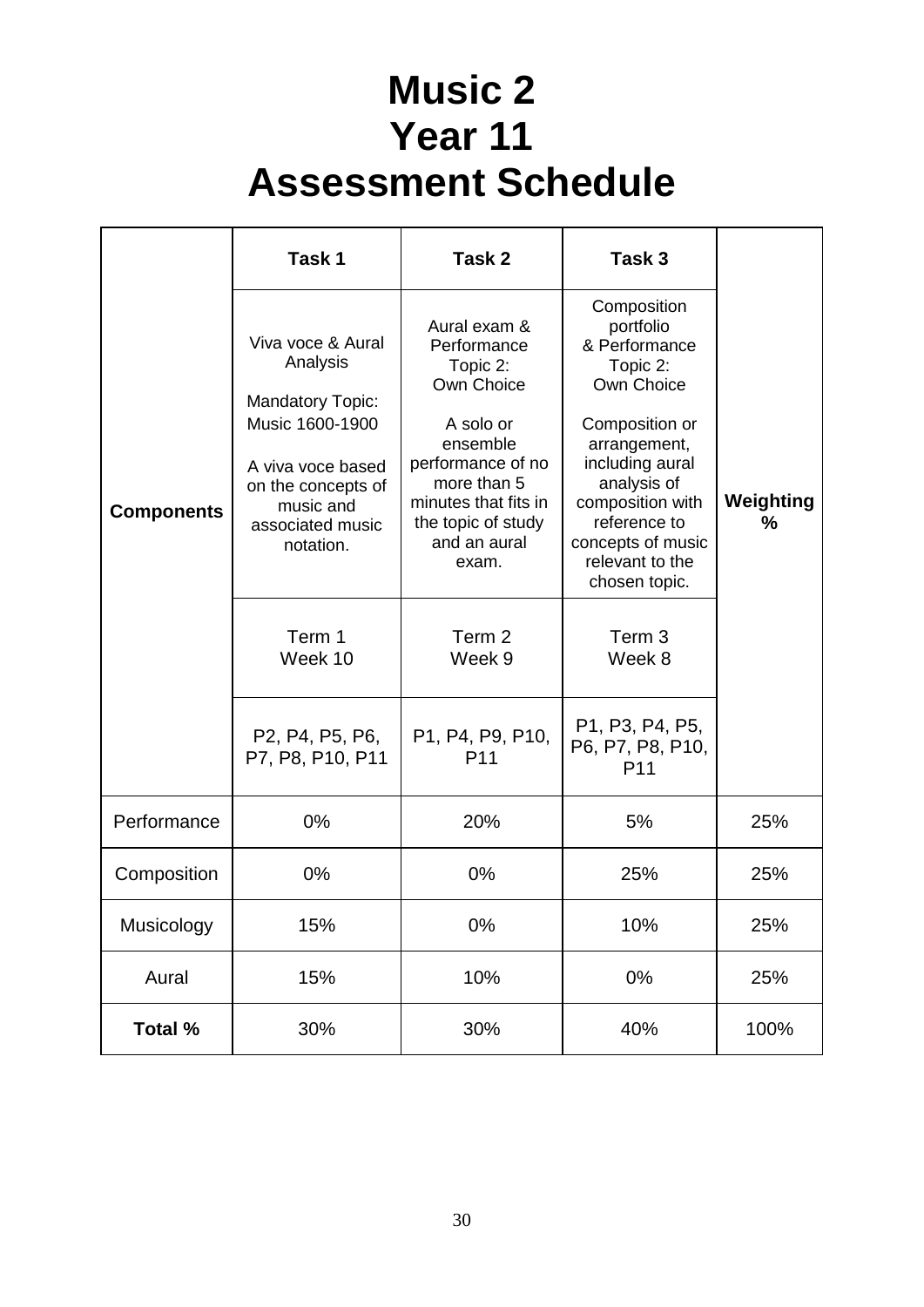# **PDHPE Year 11 Assessment Schedule**

<span id="page-30-0"></span>

|                                                                                                                                                                         | Task 1                                                                          | Task 2                                                                                  | Task 3                                          |                |
|-------------------------------------------------------------------------------------------------------------------------------------------------------------------------|---------------------------------------------------------------------------------|-----------------------------------------------------------------------------------------|-------------------------------------------------|----------------|
| <b>Components</b>                                                                                                                                                       | Assessment<br>task based<br>around body<br>systems and<br>fitness<br>components | Assessment task<br>based around<br>the health of<br>individuals and<br>health promotion | Yearly<br>Examination                           | Weighting<br>% |
|                                                                                                                                                                         | Term 1<br>Week 10                                                               | Term 2<br>Week 7                                                                        | Term 3<br>Week 8                                |                |
|                                                                                                                                                                         | P7, P8, P11,<br>P <sub>17</sub>                                                 | P2, P3, P4, P5,<br>P6, P16                                                              | P2, P3, P4, P5,<br>P6, P7, P8,<br>P11, P16, P17 |                |
| Knowledge and<br>understanding of<br>factors that<br>affect health<br>the way the<br>body moves                                                                         | 10%                                                                             | 10%                                                                                     | 20%                                             | 40%            |
| Skills in:<br>influencing<br>personal and<br>community<br>health<br>taking action<br>improve<br>to<br>participation<br>and<br>performance<br>physical<br>in<br>activity | 10%                                                                             | 10%                                                                                     | 10%                                             | 30%            |
| Skills in critical<br>thinking, research<br>and analysis                                                                                                                | 10%                                                                             | 10%                                                                                     | 10%                                             | 30%            |
| <b>Total %</b>                                                                                                                                                          | 30%                                                                             | 30%                                                                                     | 40%                                             | 100%           |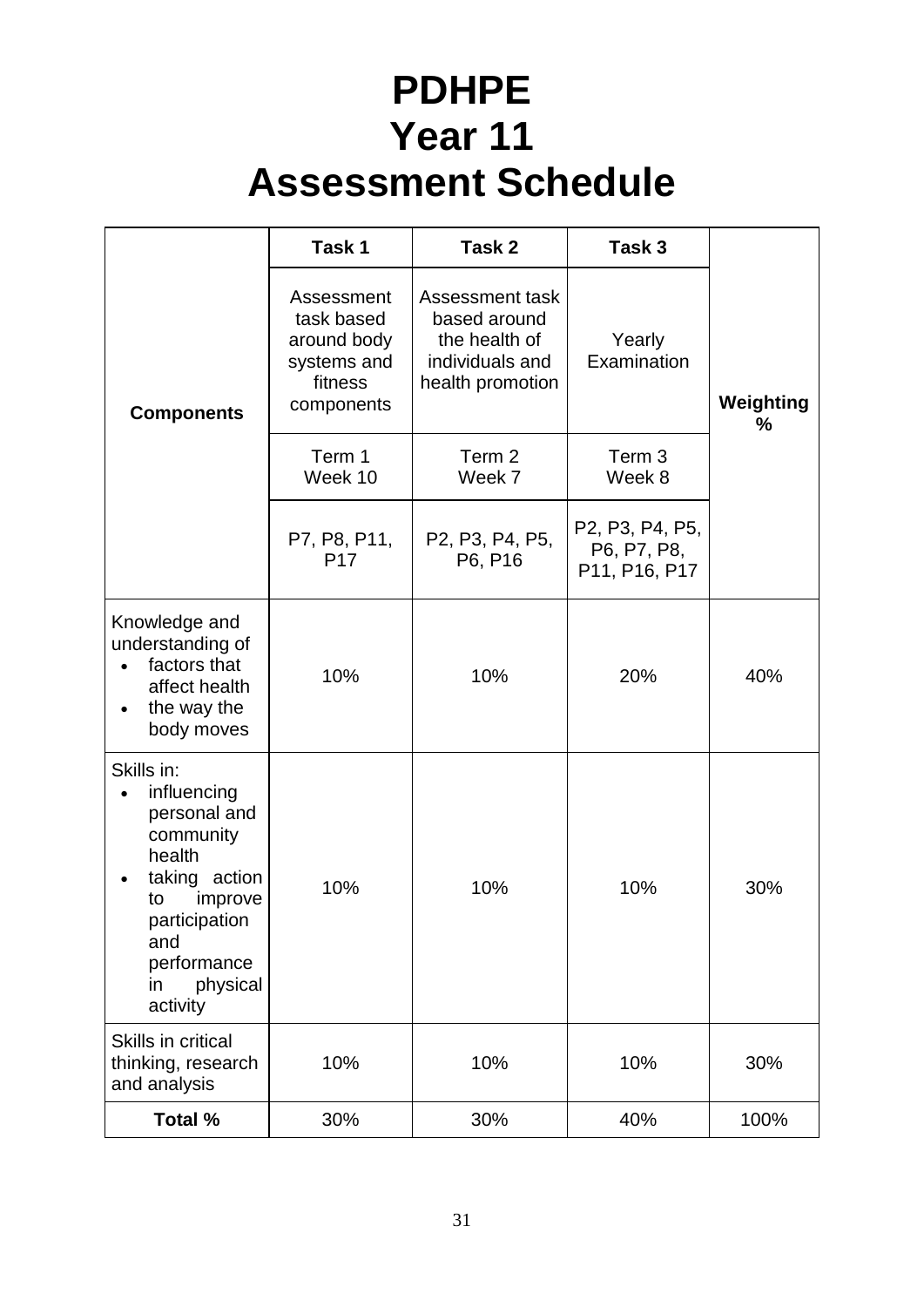# **Society and Culture Year 11 Assessment Schedule**

<span id="page-31-0"></span>

|                                                                                    | Task 1                                                             | Task 2                                                  | Task 3                                                           |           |
|------------------------------------------------------------------------------------|--------------------------------------------------------------------|---------------------------------------------------------|------------------------------------------------------------------|-----------|
|                                                                                    | Group scavenger<br>hunt<br>The Social and<br><b>Cultural World</b> | <b>Research Task</b><br>Personal and<br>social identity | Yearly<br>Examination                                            | Weighting |
| <b>Components</b>                                                                  | Term 1<br>Week 5                                                   | Term 3<br>Week 2                                        | Term 3<br>Week 8                                                 | ℅         |
|                                                                                    | <b>Outcomes</b><br>assessed<br>P1, P3, P9, P10                     | <b>Outcomes</b><br>assessed P1, P2,<br>P3, P5, P8       | <b>Outcomes</b><br>assessed<br>P3, P4, P7, P8,<br>P <sub>9</sub> |           |
| Knowledge and<br>understanding<br>of course<br>content                             | 15%                                                                | 15%                                                     | 20%                                                              | 50%       |
| Application and<br>evaluation of<br>social and<br>cultural<br>research<br>methods  | 10%                                                                | 15%                                                     | 5%                                                               | 30%       |
| Communication<br>of information,<br>ideas and<br>issues in<br>appropriate<br>forms | 5%                                                                 | 5%                                                      | 10%                                                              | 20%       |
| Total %                                                                            | 30%                                                                | 35%                                                     | 35%                                                              | 100%      |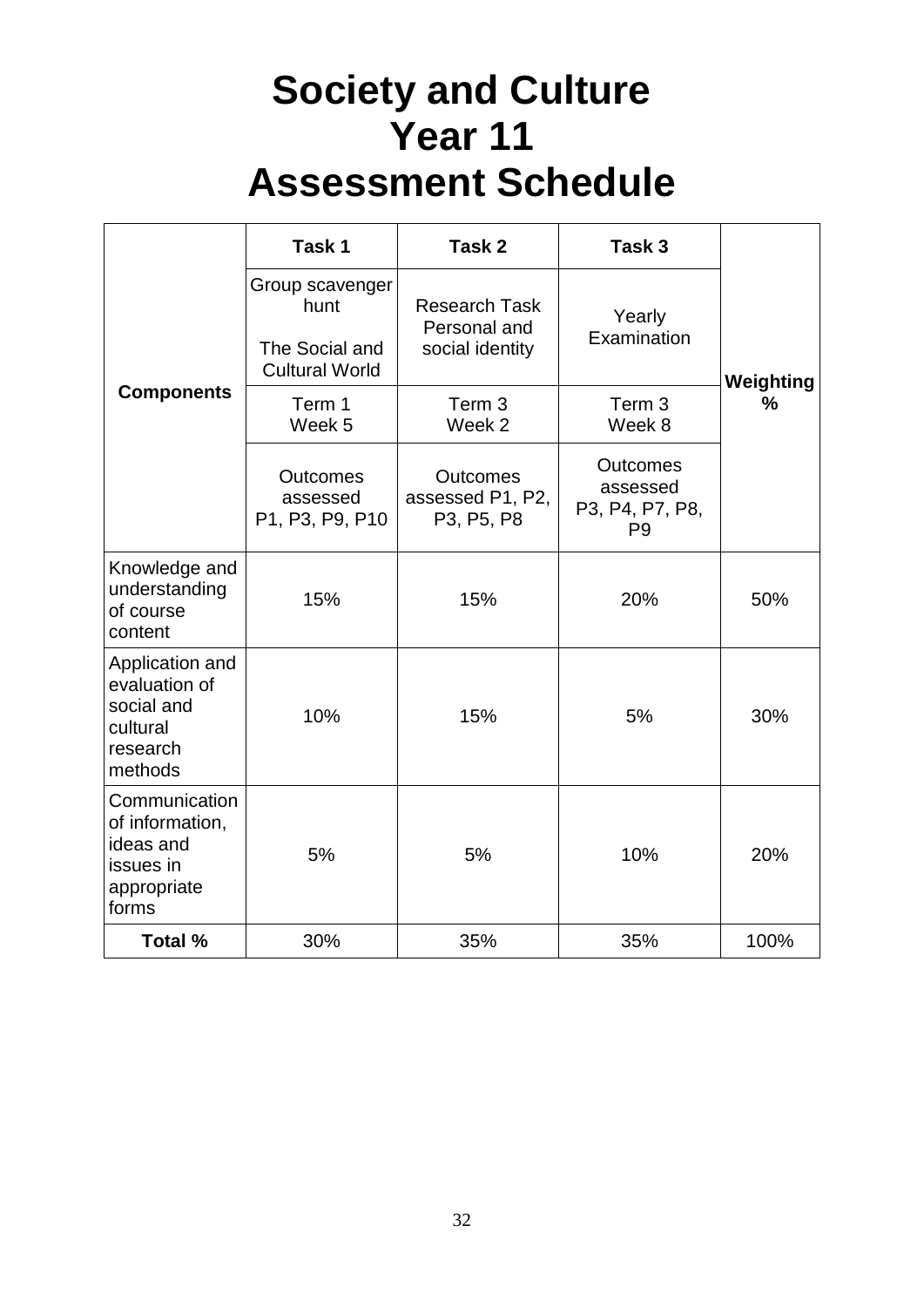## <span id="page-32-0"></span>**Sport, Lifestyle & Recreation Year 11 Assessment Schedule**

|                                                                                                                                                                                                                                                                                        | Task 1                                  | Task 2                          | Task 3                |                            |
|----------------------------------------------------------------------------------------------------------------------------------------------------------------------------------------------------------------------------------------------------------------------------------------|-----------------------------------------|---------------------------------|-----------------------|----------------------------|
|                                                                                                                                                                                                                                                                                        | <b>Sports</b><br>administration         | <b>Fitness</b>                  | Yearly<br>Examination |                            |
| <b>Components</b>                                                                                                                                                                                                                                                                      | Term 1<br>Week 8                        | Term 2<br>Week 7                | Term 3<br>Week 8      | Weighting<br>$\frac{0}{0}$ |
|                                                                                                                                                                                                                                                                                        | 1.1, 1.3, 1.6,<br>2.4, 3.2, 4.2,<br>4.5 | 1.2, 1.3, 2.2,<br>3.2, 3.3, 4.1 | <b>All Outcomes</b>   |                            |
| Knowledge and<br>understanding of<br>factors<br>the<br>that<br>$\bullet$<br>influence health and<br>participation<br>in.<br>physical activity<br>understanding of the<br>$\bullet$<br>principles<br>and<br>processes impacting<br>realisation<br><b>of</b><br>on<br>movement potential | 15%                                     | 15%                             | 20%                   | 50%                        |
| Skills in:<br>implementing<br>strategies<br>that<br>health,<br>promote<br>physical<br>activity<br>enhanced<br>and<br>performance<br>influencing<br>the<br>$\bullet$<br>participation<br>and<br>performance of self<br>and others                                                       | 15%                                     | 15%                             | 20%                   | 50%                        |
| <b>Total %</b>                                                                                                                                                                                                                                                                         | 30%                                     | 30%                             | 40%                   | 100%                       |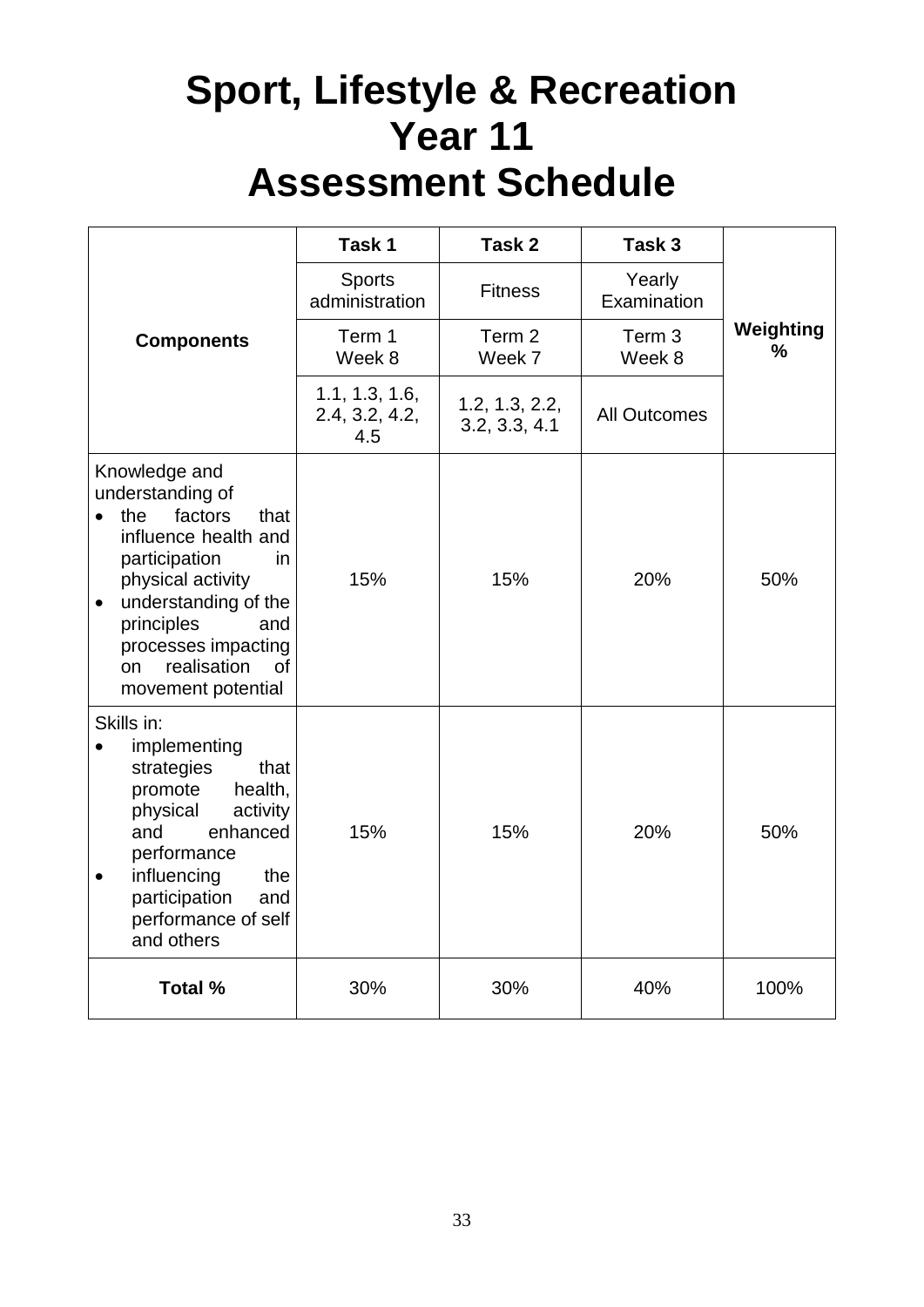# **Visual Arts Year 11 Assessment Schedule**

<span id="page-33-0"></span>

|                                  | Task 1                                 | Task 2                     | Task 3                         |                            |
|----------------------------------|----------------------------------------|----------------------------|--------------------------------|----------------------------|
| <b>Components</b>                | Short<br>Response &<br><b>B.O.W #1</b> | Essay &<br><b>B.O.W #2</b> | Yearly<br>Examination          | Weighting<br>$\frac{1}{2}$ |
|                                  | Term 2<br>Week 3                       | Term 3<br>Week 7           | Term 3<br>Week 8               |                            |
|                                  | P1, P4, P6,<br>P7, P8, P9              | P2, P3, P5,<br>P8, P9, P10 | P7, P8, P9,<br>P <sub>10</sub> |                            |
| Art making                       | 25%                                    | 25%                        | 0%                             | 50%                        |
| Art criticism and art<br>history | 15%                                    | 15%                        | 20%                            | 50%                        |
| Total %                          | 40%                                    | 40%                        | 20%                            | 100%                       |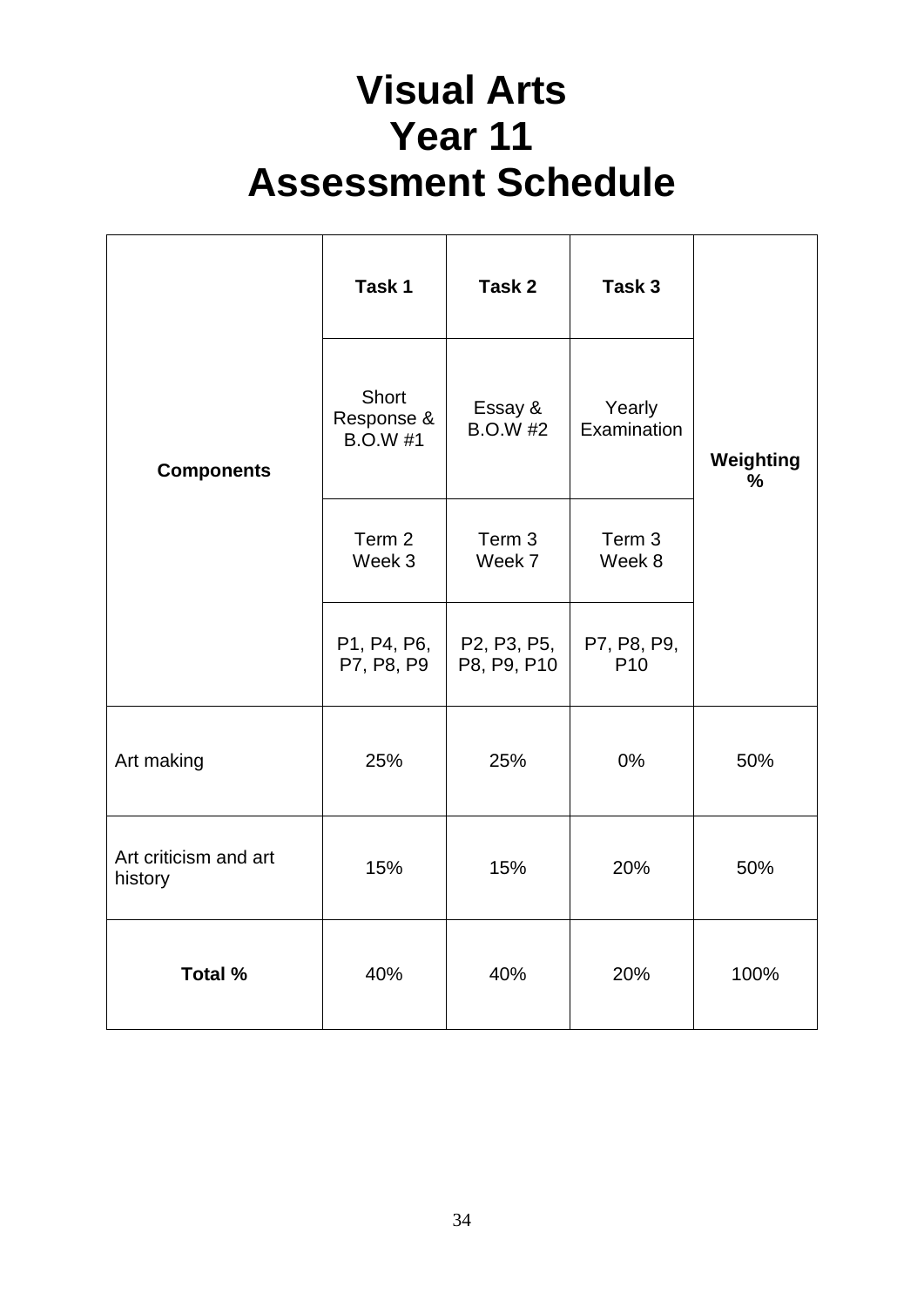# **Work Studies Year 11 Assessment Schedule**

<span id="page-34-0"></span>

|                                | Task 1               | Task 2                  | Task 3                     |           |
|--------------------------------|----------------------|-------------------------|----------------------------|-----------|
| <b>Components</b>              | Term 1<br>Week 10    | Term 2<br>Week 8        | Term 3<br>Week 5           | Weighting |
|                                | <b>Skills Report</b> | In Class<br>Examination | Job Application/<br>Resume | %         |
|                                | 2, 5, 6              | 3, 4, 7, 8, 9           | 2, 3, 5                    |           |
| Knowledge and<br>understanding | 10%                  | 20%                     | 20%                        | 50%       |
| Knowledge and<br>skills        | 20%                  | 10%                     | 20%                        | 50%       |
| <b>Total %</b>                 | 30%                  | 30%                     | 40%                        | 100%      |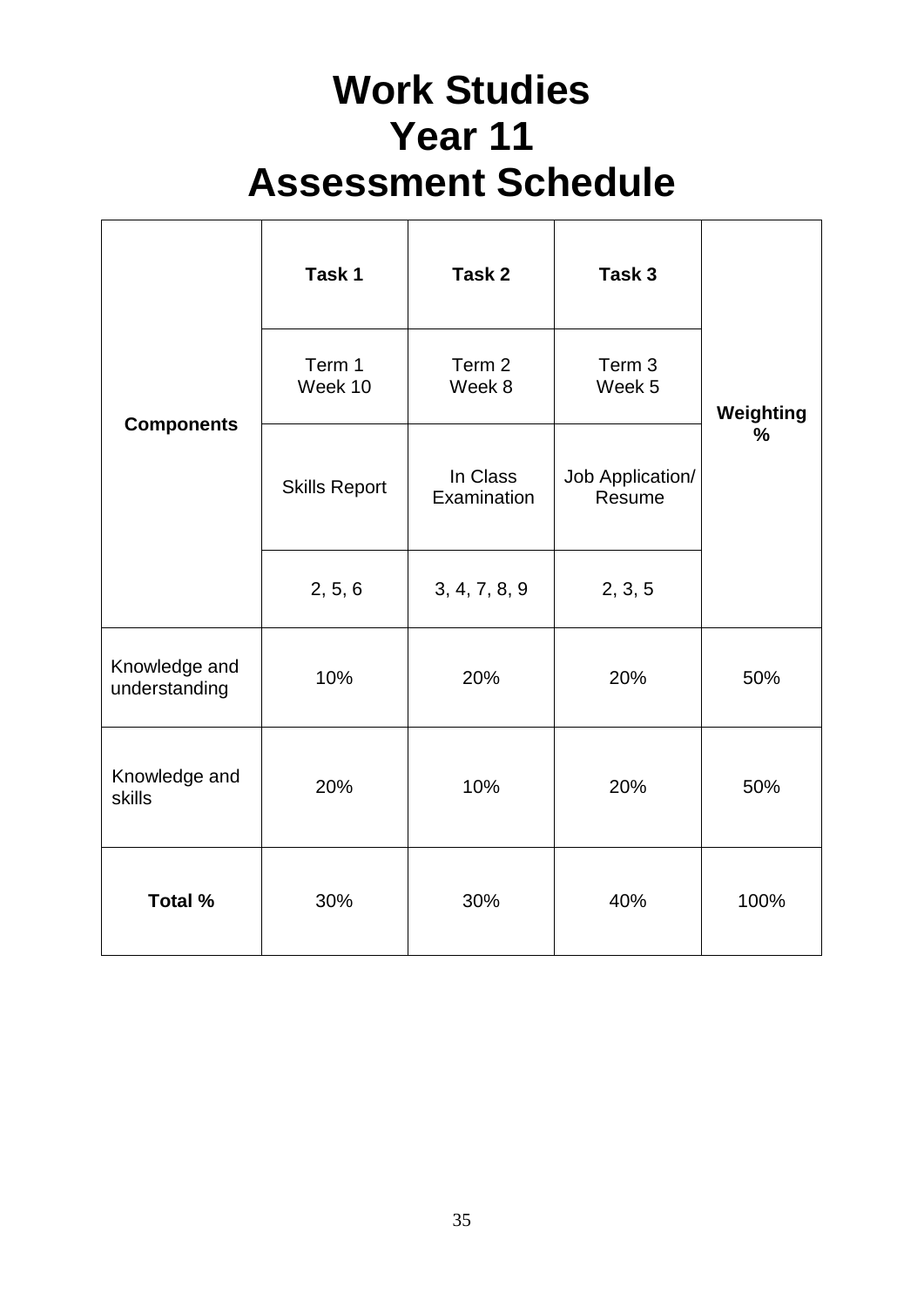# **TAFE COURSES**

<span id="page-35-0"></span>If studying a TAFE course, please see your TAFE teacher for details of the course tasks, the outcomes/competencies required and assessment due dates.

It is a requirement that all TAFE students regularly check their email (DEC and TAFE) to ensure they are aware of any requirements from TAFE.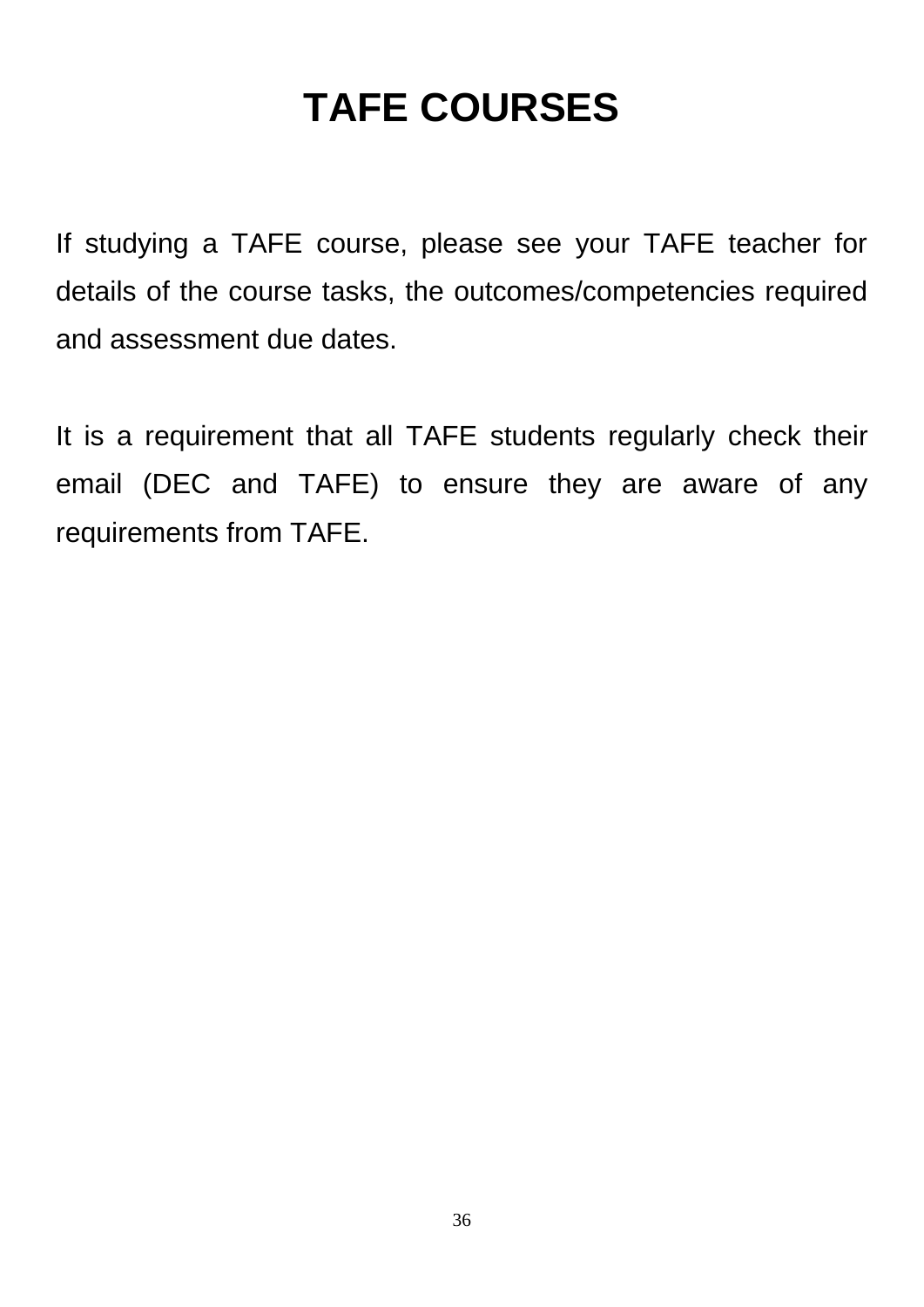### **HSC Assessment Advice for VET Courses**

Assessment in VET courses is competency based. This means that you need to demonstrate that you have gained and can apply the specific knowledge and skills for the unit of competency to be deemed competent in that unit. Evidence of competence will be collected in a variety of ways including written tasks, practical demonstration, portfolio or assignments.

You will be deemed "Competent" if performance in all required assessment activities for the unit of competency is satisfactory or Not Competent if you are still developing skills and/or your performance is at an unsatisfactory level. There is no pass or fail. This means that a course mark is not allocated. For this reason, the assessment schedule for HSC VET courses is in a different format to other NESA Courses.

Formal assessment will be scheduled only when you have developed the necessary skills and underpinning knowledge to demonstrate competency.

Your trainer will keep an outcome record of units of competency. You may request to see this record at any time to determine your progress. Alternately you will be supplied with a competency log for maintaining a record of units achieved. You are entitled to seek advice about options for further training and assessment for competencies 'not achieved'. Refer to the Student Guide for additional advice. You will also receive a report from the school each semester indicating competency achievement. Competencies cannot be recorded without the sufficient assessment evidence.

**The achievement of competency in the units of competency as stated in the Training and Assessment Strategy (TAS)** will lead to a Certificate at AQF level I, II or III or a Statement of Attainment towards the AQF qualification. A digital transcript will be issued by the NSW Education Standards Authority (NESA) on behalf of Public Schools NSW Wagga Wagga, Registered Training Organisation (RTO) 90333 for successful completion. Refer to your NESA Student Online profile for more information.

**Recognition of Prior Learning (RPL)** on the Wagga Wagga RTO RPL form with the portfolio of evidence relevant to each unit of competency for which RPL is requested. The RPL form and evidence portfolio must be submitted to your trainer prior to course commencement who will forward it to the RTO manager for review.

**Credit Transfer (CT)** may be given for a unit of competency (UoC) previously achieved with another RTO after verification of the UoC. Seek CT advice from your trainer, who will contact the RTO, prior to the commencement of the delivery of this UoC.

**N Determination** letters will be issued to students who do not demonstrate due diligence and sustained effort in the course, participate in mandatory work placement and or apply themselves to course outcomes. This process may then lead to an "N" determination for this subject which may prevent the achievement of the HSC. Warning letters will not be issued for failure to achieve competency but are about fulfilling the requirements of learning for the HSC.

**Work placement** is a mandatory HSC component in some courses and must be completed during the course. (Refer to the specific course assessment summary for more detailed information).

- you will not be permitted to participate in a work placement if you are not deemed 'work ready' by your trainer.
- a 'N' determination will be issued if work placement is not satisfactorily completed. This means that the course will not count towards your HSC pattern of study. However, you will still receive a Certificate or Statement of Attainment which indicates one or more unit/s of competency achieved towards the qualification.
- the scheduled date for work placement is shown in the course assessment summary.
- you will complete a workplace journal of your placement.

#### **Work placement advice from NESA in response to COVID**

<https://educationstandards.nsw.edu.au/wps/portal/nesa/about/news/novel-coronavirus/vet-work-placement>

#### **HSC Examination is only available in some VET courses. (Refer to the NESA course outline and the specific course assessment summary for detailed information).**

- Optional for students completing the 240 hour course and is intended for Australian Tertiary Admissions Rank (ATAR) purposes only. (Refer to the specific course assessment summary for more detailed information).
- Independent of the competency based assessment requirements for the Australian Qualifications Framework (AQF) VET qualification. The satisfactory completion of the course will still appear on your HSC if the optional exam is not undertaken.

If you intend to use your VET course towards the calculation of the ATAR, the school must submit an estimated mark of your likely performance in the HSC examination. The calculation of the mark is a school decision and will include the Trial HSC examination. This mark is only used in the event of misadventure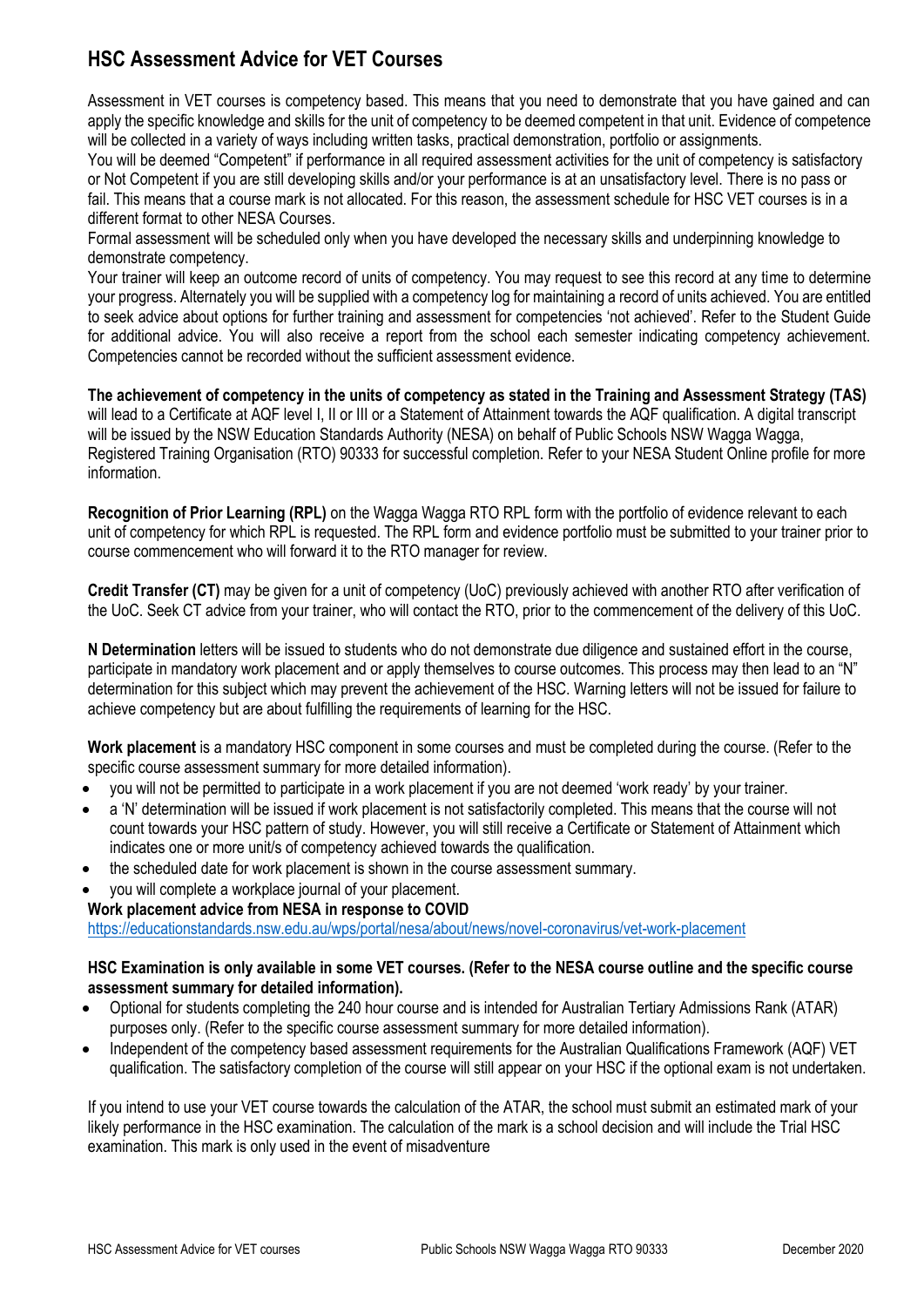### Assessment Summary AHC20116 Certificate II in Agriculture

| Requirements for HSC purposes                                                                                                  | Dates                                |
|--------------------------------------------------------------------------------------------------------------------------------|--------------------------------------|
| Work Placement (compulsory for the HSC) 70 hours in total                                                                      | Year 11 – Term 2 Weeks 5 & 6         |
|                                                                                                                                | $HSC - Term 4 \text{ Weeks } 3 \& 4$ |
| Trial HSC exam - Students whose HSC pattern of study<br>makes them eligible to receive an ATAR must sit the trial HSC<br>exam. | Exam Week                            |

|                | <b>Assessment Plan</b> |                                                 | <b>Evidence Collection</b>                                   |                                                                                                       |                                                                                    | <b>HSC</b>                             |
|----------------|------------------------|-------------------------------------------------|--------------------------------------------------------------|-------------------------------------------------------------------------------------------------------|------------------------------------------------------------------------------------|----------------------------------------|
| <b>Cluster</b> | Competency<br>codes    |                                                 | -real time<br>simulated environment<br>observation<br>Direct | work samples, presentation, reports<br>structured activities e.g. role plays,<br>Product based method | related to knowledge e.g. quizzes,<br>written or oral<br>Questioning<br>interviews | Mandatory/Stream<br><b>NESA Status</b> |
| Cluster 1      | AHCWHS201              | Participate in WHS processes                    | Χ                                                            | X                                                                                                     | X                                                                                  | Mandatory                              |
| Cluster 2      | AHCWRK204              | Work effectively in the industry                | Χ                                                            |                                                                                                       | X                                                                                  | Mandatory                              |
| Cluster 2      | AHCWRK209              | Participate in environmentally sustainable work | Χ                                                            | Χ                                                                                                     | χ                                                                                  | Mandatory                              |
| Cluster 2      | AHCWRK205              | Participate in workplace communications         | Χ                                                            | X                                                                                                     | X                                                                                  |                                        |
| Cluster 3      | AHCWRK201              | Observe and report on weather                   | Χ                                                            | X                                                                                                     | X                                                                                  | Mandatory                              |
| Cluster 4      | AHCPMG201              | <b>Treat weeds</b>                              | Χ                                                            | X                                                                                                     | χ                                                                                  |                                        |
| Cluster 4      | AHCCHM201              | Apply chemicals under supervision               | X                                                            | X                                                                                                     | X                                                                                  | Mandatory                              |

- **Trainers must deliver and assess Cluster 1, 2, 3, 4, then select either Cluster 5 (Livestock stream) or Cluster 6 (Plant stream) and select optional clusters to total of at least 18 units.**
- Clusters DO NOT NEED TO BE ASSESSED IN ORDER.

### Cluster 5 (includes Livestock stream)

| <b>Assessment Plan</b> |                     |                                          | <b>Evidence Collection</b>                                | <b>HSC</b>                                                                                                  |                                                                                      |                                        |
|------------------------|---------------------|------------------------------------------|-----------------------------------------------------------|-------------------------------------------------------------------------------------------------------------|--------------------------------------------------------------------------------------|----------------------------------------|
| <b>Cluster</b>         | Competency<br>codes | Title of competency                      | real time,<br>simulated environment<br>Direct observation | reports<br>structured activities e.g. role plays,<br>presentation,<br>Product based method<br>work samples, | quizzes,<br>written or oral<br>related to knowledge e.g.<br>Questioning<br>nterviews | Mandatory/Stream<br><b>NESA Status</b> |
| Cluster 5              | AHCLSK202           | Care for health and welfare of livestock | X                                                         | X                                                                                                           | X                                                                                    | Stream                                 |
| Cluster 5              | AHCLSK205           | Handle livestock using basic techniques  | X                                                         | X                                                                                                           | X                                                                                    |                                        |
| Cluster 5              | AHCLSK206           | Identify and mark livestock              | X                                                         |                                                                                                             | X                                                                                    |                                        |
| Cluster 5              | AHCLSK204           | Carry out regular livestock observations | X                                                         |                                                                                                             | Χ                                                                                    |                                        |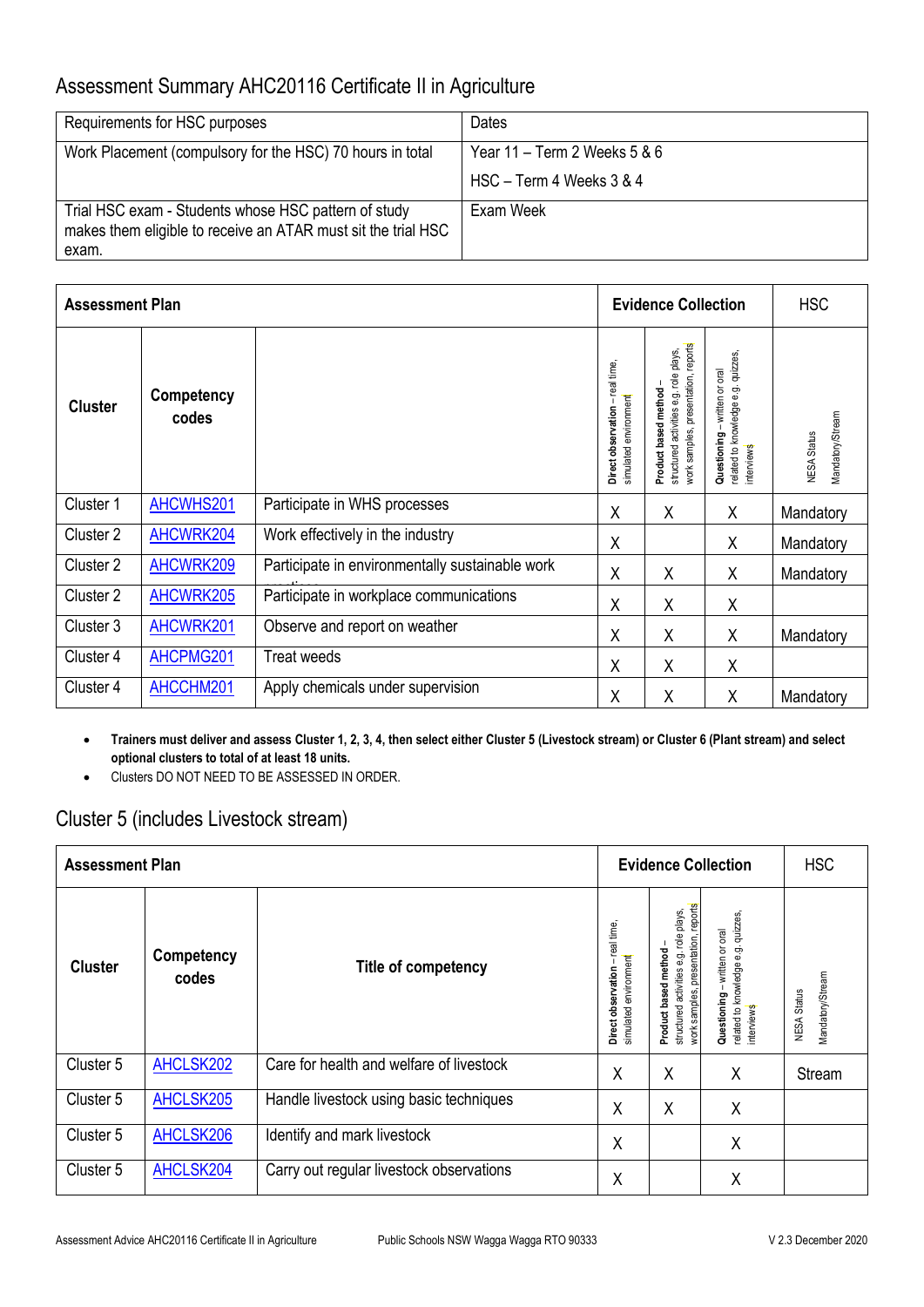| <b>Assessment Plan</b> |                     |                                 | <b>Evidence Collection</b>                                |                                                                                                          |                                                                                   |
|------------------------|---------------------|---------------------------------|-----------------------------------------------------------|----------------------------------------------------------------------------------------------------------|-----------------------------------------------------------------------------------|
| Cluster                | Competency<br>codes | Title of competency             | real time,<br>simulated environment<br>Direct observation | structured<br>samples, presentation, reports<br>activities e.g. role plays, work<br>Product based method | Questioning - written or oral related<br>to knowledge e.g. quizzes,<br>interviews |
| Cluster 7              | AHCMOM202           | Operate tractors                | X                                                         | Χ                                                                                                        | Χ                                                                                 |
| Cluster 7              | AHCMOM304           | Operate machinery and equipment | Χ                                                         | Χ                                                                                                        | Χ                                                                                 |

### Cluster 8 Feed and Water Livestock

| Cluster <sub>8</sub> | AHCLSK211 | Provide feed for livestock | ,, | ↗ |
|----------------------|-----------|----------------------------|----|---|
| Cluster 8            | AHCLSK209 | Monitor water supplies     |    |   |

### Cluster 9 Fencing

| Cluster 9 | AHCINF202 | Install, maintain, and repair farm fencing  |  |  |
|-----------|-----------|---------------------------------------------|--|--|
| Cluster 9 | AHCINF201 | Carry out basic electric fencing operations |  |  |

### Cluster 12 Clean machinery

| Cluster 12 | <b>HCBIO201</b> | Inspect and clean machinery for plant,<br>animal and soil<br>material |  |  |
|------------|-----------------|-----------------------------------------------------------------------|--|--|
|            |                 |                                                                       |  |  |

You must satisfactorily meet all the requirements of the VET qualification as stated in the TAS to achieve the AHC20116 Certificate II in Agriculture. The Statement of Attainment towards AHC20116 Certificate II in Agriculture will only be the possible AQF outcome if at least one UoC has been achieved.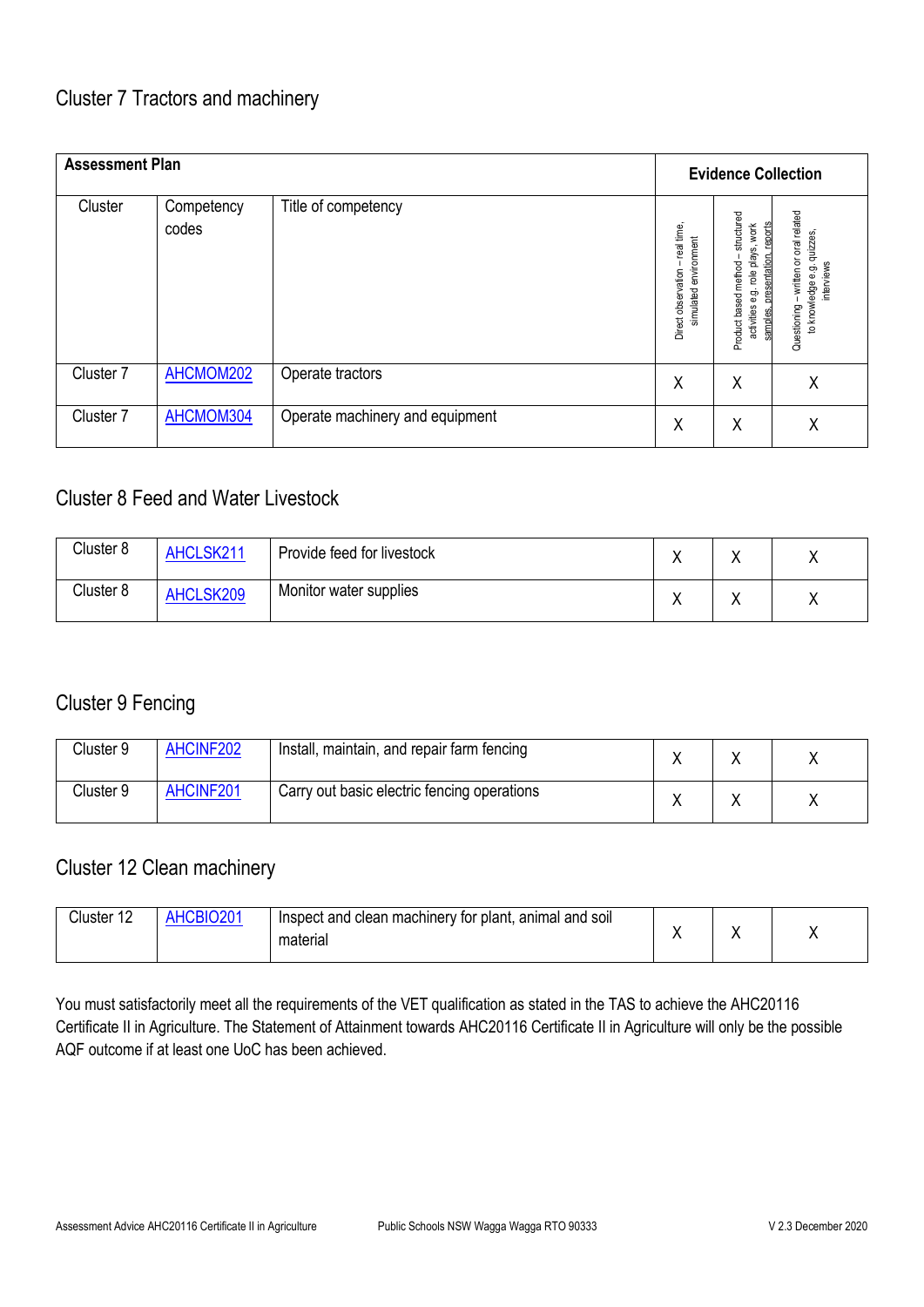### Assessment Summary for SIT20316 Certificate II in Hospitality

| Requirements for HSC purposes                                                                                               | Dates                                                        |
|-----------------------------------------------------------------------------------------------------------------------------|--------------------------------------------------------------|
| Work Placement (compulsory for the HSC) 70 hours in total                                                                   | Year $11 - Term 2$ Weeks $5 & 6$<br>HSC - Term 4 Weeks 3 & 4 |
| Trial HSC exam - Students whose HSC pattern of study makes them<br>eligible to receive an ATAR must sit the trial HSC exam. | Exam Week                                                    |

| <b>Assessment Plan</b>                                  |                          |                                                                                                       | <b>Evidence Collection</b>                               | <b>HSC</b>                                                                                           |                                                                                                                                                      |                                                                                                      |                                 |
|---------------------------------------------------------|--------------------------|-------------------------------------------------------------------------------------------------------|----------------------------------------------------------|------------------------------------------------------------------------------------------------------|------------------------------------------------------------------------------------------------------------------------------------------------------|------------------------------------------------------------------------------------------------------|---------------------------------|
| <b>Cluster</b>                                          | Competency<br>codes      | Title of competency                                                                                   | Direct observation – real time, simulated<br>environment | Product based method – structured activities e.g.<br>role plays, work samples, presentation, reports | Portfolio – purposeful collection of annotated and<br>validated pieces of evidence compiled by the<br>learner work samples, photos, videos, logbooks | <b>Questioning</b> – written or oral related to knowledge<br>e.g. quizzes, interviews <mark>:</mark> | <b>NESA Status</b><br>Mandatory |
| Cluster 1-<br><b>Working Together</b>                   | BSBWOR203<br>BSBCMM201   | Work effectively with others<br>Communicate in the Workplace                                          |                                                          | X<br>Χ                                                                                               |                                                                                                                                                      | Χ<br>Χ                                                                                               | Y                               |
| Cluster 2-<br>Safe and hygienic<br>food preparation     | SITXFSA001<br>SITHCCC001 | Part A<br>Use hygienic practices for food<br>safety<br>Part B<br>Use food preparation equipment       | Χ                                                        |                                                                                                      |                                                                                                                                                      | X                                                                                                    | Υ                               |
|                                                         | SITXFSA002               | Participate in safe food handling<br>practices                                                        | Χ<br>Χ                                                   | X<br>Χ                                                                                               |                                                                                                                                                      | Χ<br>Χ                                                                                               |                                 |
| Cluster 3-<br><b>Café Skills</b>                        | SITHFAB005<br>SITHFAB004 | Part A<br>Prepare and serve espresso coffee<br>Part B<br>Prepare and serve non-alcoholic<br>beverages | $\sf X$                                                  | $\sf X$                                                                                              | X                                                                                                                                                    | $\overline{X}$                                                                                       | Υ<br>Υ                          |
| Cluster 4-<br>Safe and<br>Sustainable work<br>practices | SITXWHS001<br>BSBSUS201  | Participate in safe work practices<br>Participate in environmentally<br>sustainable work practices    | $\sf X$<br>Χ<br>Χ                                        | $\sf X$<br>X<br>Χ                                                                                    | $\sf X$                                                                                                                                              | X<br>X<br>Χ                                                                                          | Y                               |
| Cluster 5-<br>Interacting with<br>diverse customers     | SITXCCS003<br>SITXCOM002 | Interact with customers<br>Show social and cultural sensitivity                                       | χ<br>Χ                                                   | Χ<br>Χ                                                                                               |                                                                                                                                                      | Χ<br>Χ                                                                                               | Υ                               |
| Cluster 6-<br>Serving food and<br>beverages             | SITHFAB007               | Serve food and beverage                                                                               | $\sf X$                                                  | X                                                                                                    | X                                                                                                                                                    | X                                                                                                    | Υ                               |
| Cluster 7 -<br>Keeping up to date<br>with industry      | SITHIND002               | Source and use information on the<br>hospitality industry                                             |                                                          |                                                                                                      |                                                                                                                                                      | Χ                                                                                                    | Y                               |
| Cluster 8-<br>Use hospitality<br>skills effectively     | SITHIND003               | Use hospitality skills effectively                                                                    | $\sf X$                                                  | $\mathsf{X}$                                                                                         | $\mathsf{X}$                                                                                                                                         | $\mathsf{X}$                                                                                         |                                 |

### **\*\*Units highlighted need to be assessed by an assessor that holds three years industry experience ie Cluster 3, 6 and 8. Please refer to the Public Schools NSW, Wagga Wagga RTO 90333 Assessment Strategy for details.**

You must satisfactorily meet all the requirements of the VET qualification as stated in the TAS to achieve the SIT20316 Certificate II in Hospitality. The Statement of Attainment towards SIT20316 Certificate II in Hospitality will only be the possible AQF outcome if at least one UoC has been achieved.